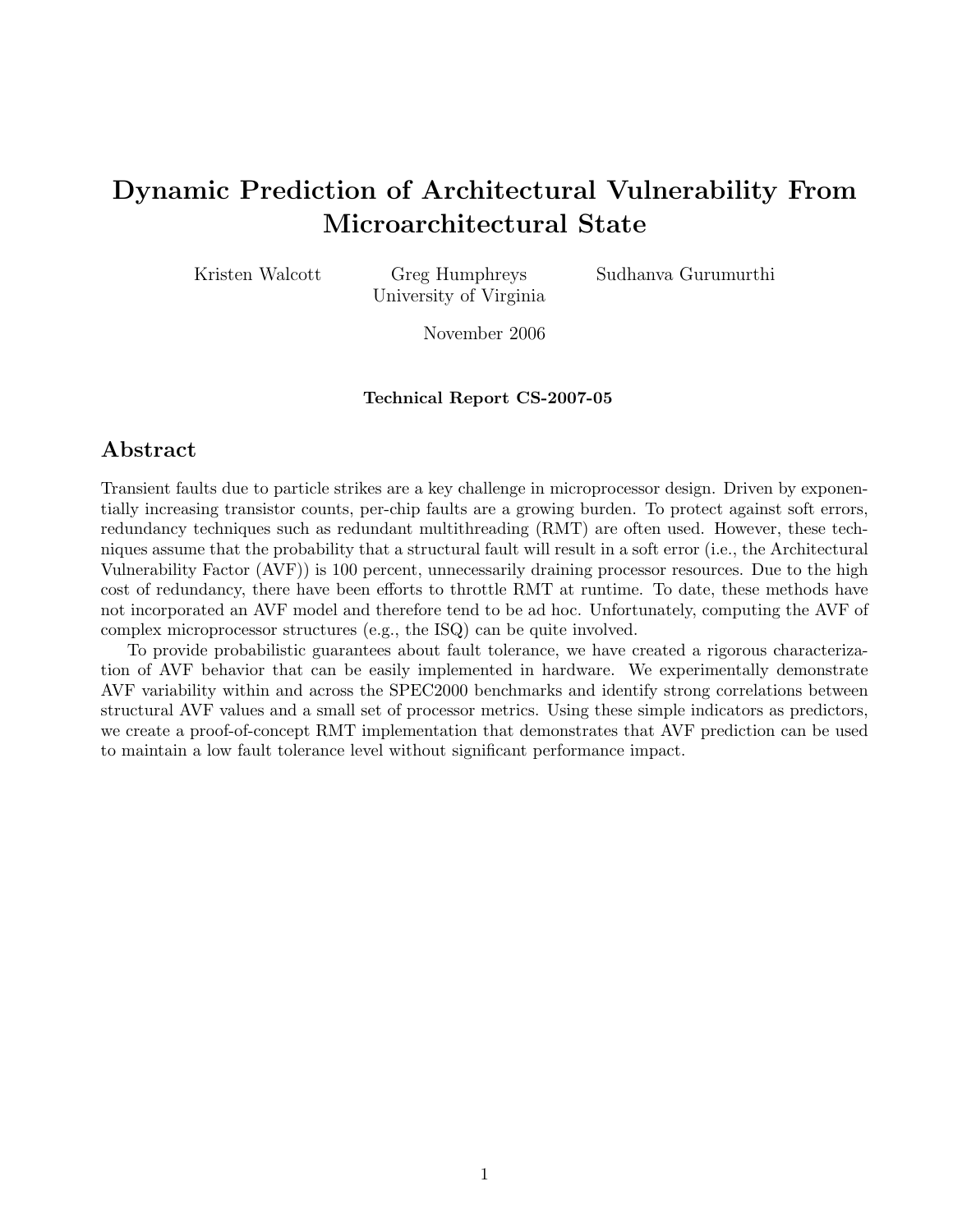# 1 Introduction

Transient faults have emerged as a key challenge in microprocessor design. Lowered supply voltages and increasing clock frequencies make processors especially vulnerable to transient faults from external charged particles, such as high-energy neutrons from terrestrial cosmic rays or alpha particles from chip packaging [35]. These faults can lead to spurious bit flips, which may propagate to the architected state and lead to incorrect program execution. Although traditionally considered a problem only for large memory structures (e.g., caches and main memory), transient faults are becoming a serious problem even for the latches and combinational logic within the processor core [28].

Techniques for protecting against faults in memory structures include the use of parity and errorcorrecting codes [4]. These techniques fit well within the overall design of a memory system but are poorly suited for use within the processor core due to their area, performance, and power overheads. Instead, processor core protection is generally provided via some form of redundancy. A number of redundancy techniques have been proposed to detect [15, 22, 25, 30] and recover from [8, 33] transient faults. These schemes, which are collectively known as *Redundant Multithreading (RMT)* techniques, leverage the hardware thread contexts provided by a simultaneous multithreading (SMT) or multi-core processor. In RMT, two identical program threads are generated in the microarchitecture and then are allowed to execute independently for some time frame. The outputs of the threads are compared to verify correctness. Although these schemes are effective in providing protection against transient faults, they impose significant performance overheads. Mukherjee et al. showed that, on average, performance is degraded by 30% on single-threaded workloads and 32% on multithreaded workloads [15].

RMT provides fault detection throughout the entire lifetime of a process, so no transient errors will go undetected. However, this level of protection is not needed at all points in a process's lifecycle. Although the error rate of any one processor structure is a function of several unchanging quantities such as the underlying process technology, circuit design style, and the number of bits comprising the structure, it is also dependent on an application-dependent factor known as the Architectural Vulnerability Factor (AVF) [16]. The AVF is a time-varying quantity that measures the current probability that an internal fault in the structure would result in an externally visible error. This means that if the AVF of a structure is low, redundancy may not be required to meet an application's fault-tolerance requirements. Using RMT in such a scenario is therefore unnecessary and wastes valuable processor resources.

Counteracting this performance degradation has been the topic of much recent research [9, 13, 18, 19, 21, 31]. However, none of these techniques takes AVF into consideration or gives any other probabilistic guarantees about fault tolerance, even though error protection is required only at those times when a structure is vulnerable. When designing a microprocessor, it would be prudent to attempt to determine dynamically which bits affect the final system output and which do not. For example, a bit flip in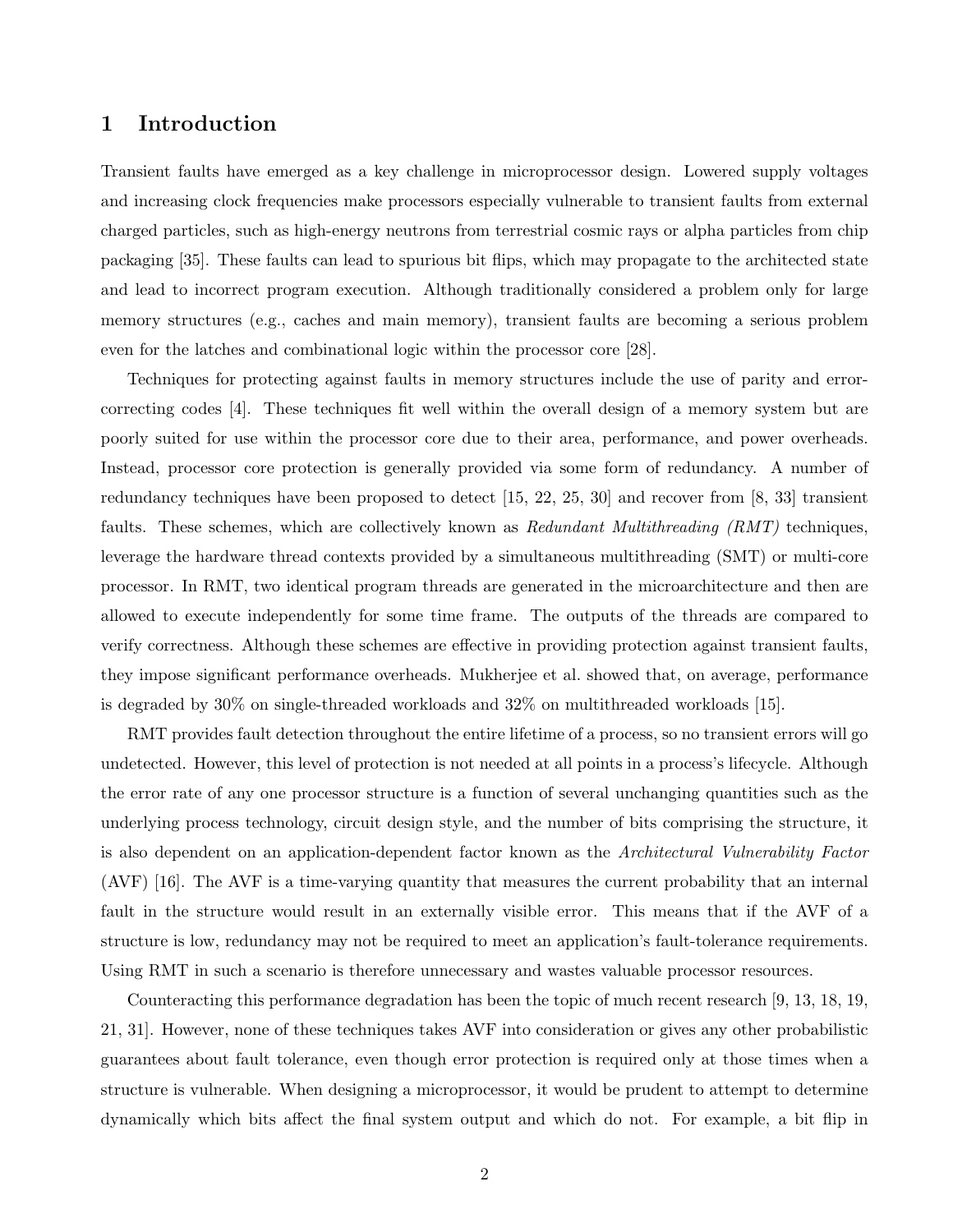a branch predictor table may lead to a misprediction, but the execution would still be semantically correct. This suggests that the processor should track the AVF of its key structures and incorporate those measurements into a dynamic model of RMT necessity. Unfortunately, tracking the instantaneous AVF is extremely costly, so AVF calculations are performed only in postmortem analysis, not on the fly.

In this paper, we create a rigorous statistical characterization of AVF values that can be used to estimate vulnerability at any point in program execution. We also show that there is considerable variation in AVF across different applications for various processor structures, justifying the need for such an analysis. Our vulnerability estimator can be represented as a low-dimensional function over commonly tracked performance metrics and could therefore be computed easily in current hardware with little modification.

In summary, the principal contributions of this paper are:

- A demonstration that the AVF of multiple key structures within a processor shows significant runtime variations for the benchmarks of the SPEC2000 suite, both between separate benchmarks and also over time within a single benchmark. Because of this variability, the need for a dynamic characterization that can be evaluated efficiently at any point in program execution is established.
- A rigorous characterization of AVF behavior based on a thorough statistical analysis. Our analysis identifies the key measurable indicators of the AVF at any instant and determines the correlations between these performance metrics and AVF values. To further confirm the usefulness of this predictive model, we describe a proof-of-concept RMT implementation that enables redundancy only when the vulnerability of multiple key processor structures rises above a threshold. This approach helps mitigate the redundancy overhead when vulnerability is low. For the twolf benchmark in the SPEC2000 suite, we achieve IPC improvements from 14% to 55% depending on the level of redundancy being guaranteed.
- An a posteriori analysis of our AVF predictor using benchmarks not included in our training set serves to quantitatively validate our statistical approach. We perform an RMS error analysis of three proposed prediction approaches, and also show that all predictors can capture even subtle time-varying AVF behavior. Our AVF predictors achieve correlation coefficients in excess of 0.93, meaning that over 93% of the variation in the AVF measurements can be explained by the predictor. Our methodology can be easily adapted to any new processor with different characteristics or additional processor structures.

The remainder of this paper is organized as follows. In Section 2, we will discuss background and related work regarding architectural vulnerability factors and redundant multithreading. We then analyze trends in dynamic AVF behavior in Section 3. We use this data in Section 4 to develop a formalization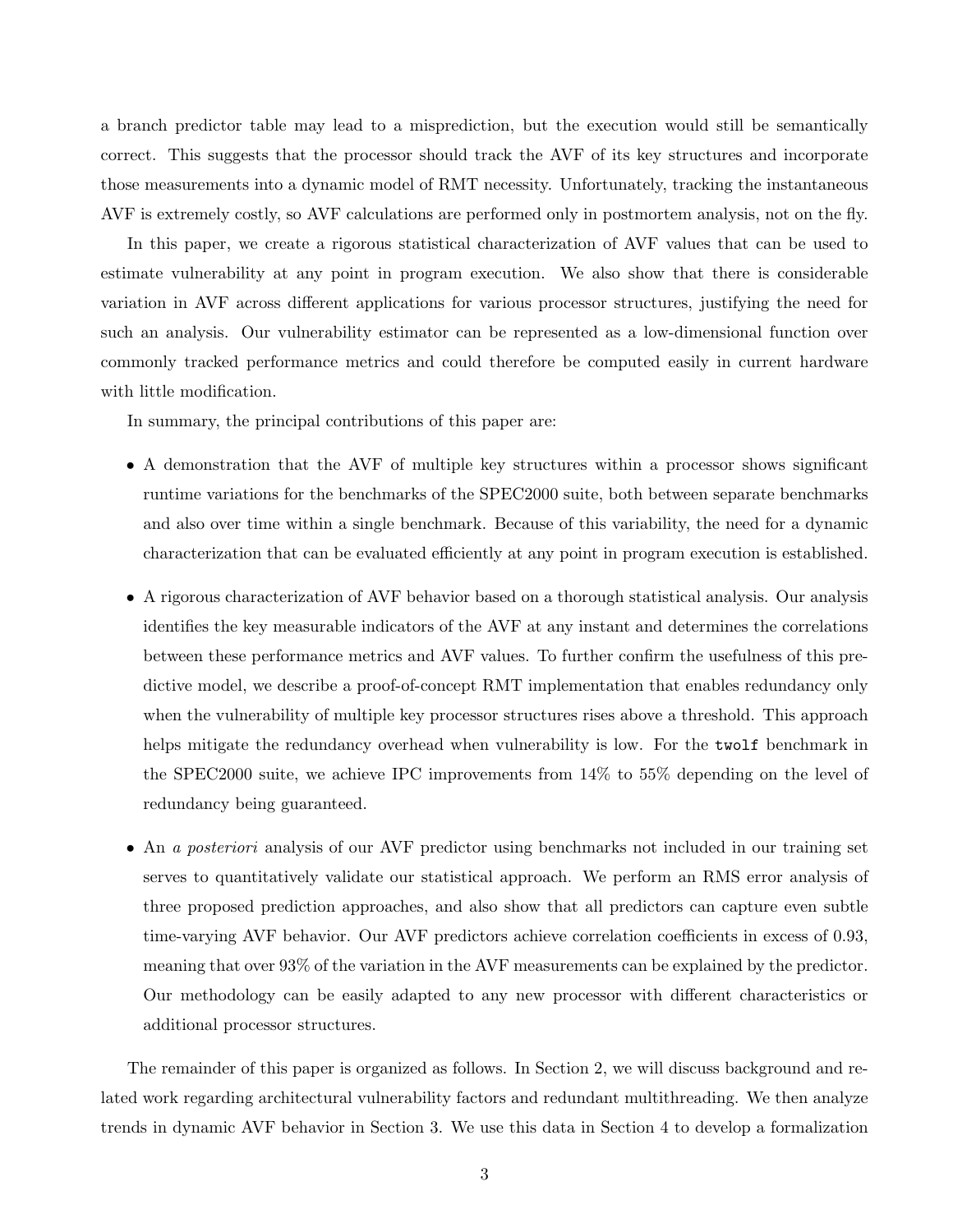describing instantaneous AVF behavior and go on to quantitatively demonstrate the success of our approach. In Section 5, we demonstrate that our predictors can be used to adaptively enable and disable redundant multithreading based on the current processor vulnerability, thereby achieving significant speedups. Finally, in Section 6, we conclude and suggest directions for future research in this area.

# 2 Background and Related Work

Microprocessors, especially those used for mission critical applications with stringent fault tolerance requirements, can be rendered useless without adequate protection from soft errors. Care must be taken at all stages of processor design to evaluate the appropriate amount of protection necessary for the processor's target application. In this section, we review relevant work in transient fault tolerance techniques and the *Architectural Vulnerability Factor* (AVF), a quantitative measure of the likelihood that a soft error will cause incorrect execution.

### 2.1 The Architectural Vulnerability Factor

The transient or *Soft Error Rate* (SER) of a chip is recursively defined as the summation of the SER of each microarchitectural structure  $(SER_i)$ , given by the equation [16]:

$$
SER_i = (\#B)\left(\frac{\text{FIT}}{\text{Bit}}\right)(\text{AVF})(\text{TVF}).
$$

In this equation,  $\#B$  is the number of bits in the structure. The intrinsic Failures in Time (FIT) Rate,  $\frac{FIT}{Bit}$ , is determined by two main factors: (i) the neutron or alpha particle flux and (ii) properties of the circuit, primarily the critical charge. The Timing Vulnerability Factor (TVF) encapsulates the fraction of each cycle that a bit is vulnerable. As in prior work [16], we assume that the TVF is factored into the raw device FIT rate.

The final term in the equation is the AVF, the probability that a fault in a structure will result in an architecturally visible incorrect execution [2, 16]. The AVF of a bit is the fraction of time that it is in a state of Architecturally Correct Execution (ACE) [16]. In an ACE state, a change to the bit's value would affect the program's final outcome, whereas a change to a non-ACE bit would not propagate through program execution. For example, a flipped bit within a dynamically dead instruction, a branch predictor table, or a wrong-path instruction would not lead to architecturally incorrect execution. Hence, the bit is in a non-ACE state. As non-ACE bits will lower the AVF of the processor, any intervals that cannot be proven to be non-ACE are assumed to be ACE for the purpose of providing a conservative upper bound on the AVF.

Little's Law gives an estimate of the AVF of a structure as:

$$
AVF = \frac{(B_{ACE})(L_{ACE})}{\#B},\tag{1}
$$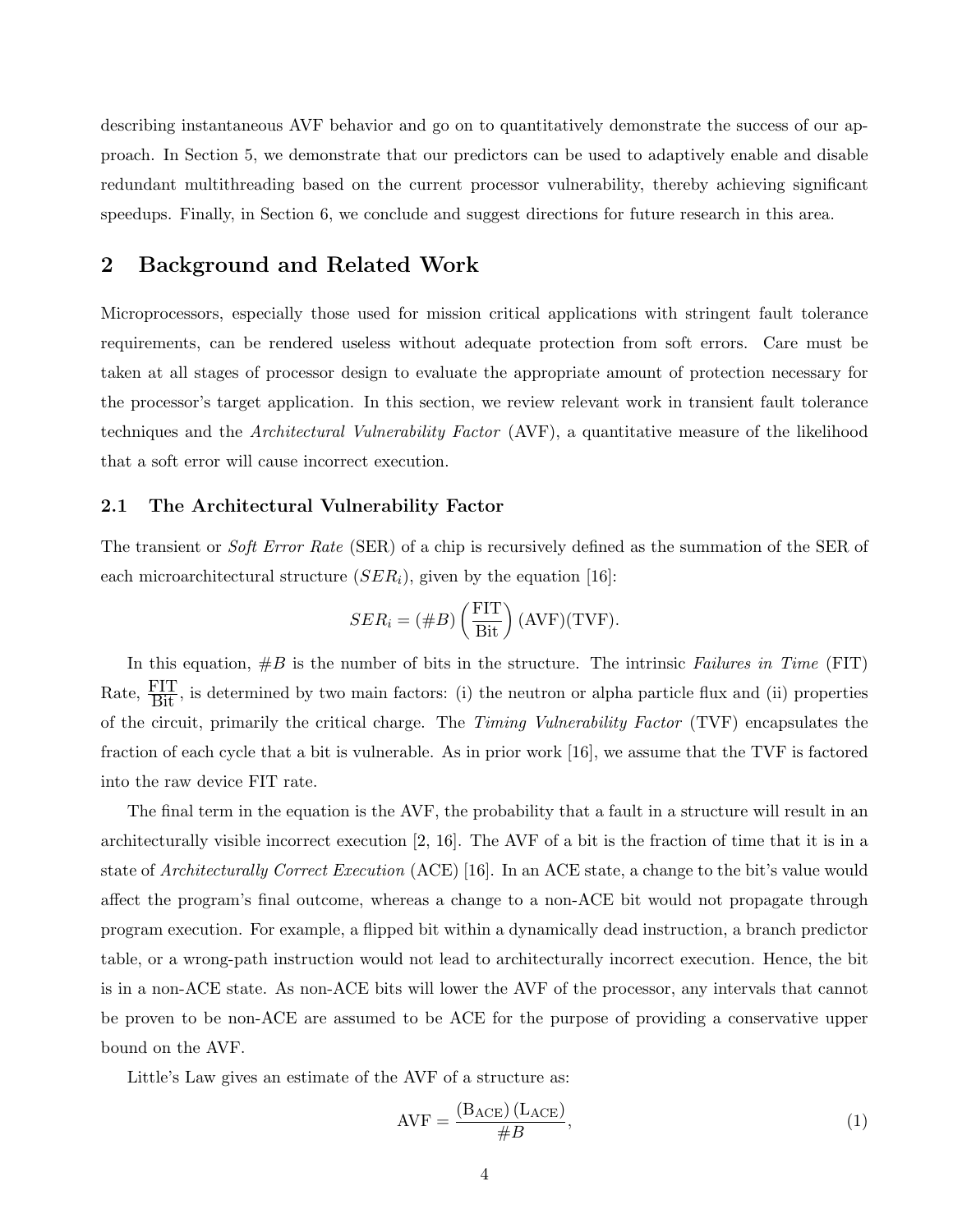where  $B_{ACE}$  is the average bandwidth of the ACE bits into the structure and  $L_{ACE}$  is the average residence time of ACE bits in the structure [16]. This formalization provides a good estimate, but because not all transient faults lead to architecturally incorrect execution, it also requires classifying all bits at all points of execution as ACE or non-ACE and then tracking all ACE bit bandwidth and residency values. Clearly, calculating this estimate is not an easy task even in simulation, and it is clearly impractical to track in actual hardware.

### 2.2 Redundancy Techniques

Because AVF estimation is so difficult, existing techniques to provide protection against transient faults in microprocessors generally assume that the AVF is always 100%. Space and time redundancy are then used to guard against faults.

In hardware replication, multiple identical components are operated in lockstep to ensure that, both components always produce identical outputs when given the same inputs [34]. These ideas have enjoyed commercial success; high-end servers such as the HP NonStop Architecture [1] and the IBM G5 [29] have used space redundancy techniques. However, because system resources must be statically partitioned to allow for redundancy, full replication of all components significantly increases cost [22].

A less expensive technique used in fault-tolerant systems that combines space and time redundancy is Redundant Multithreading (RMT). RMT leverages the multiple execution contexts provided by SMT and multi-core processors to implement redundant execution. First, multiple threads of a program are created at the input replication point and are allowed to execute independently. The duplicate, or trailing, thread runs with a temporal lag (as with a time-redundant approach) and it may use different functional units, occupy different issue queue slots, etc., than the original thread, thereby employing a certain amount of space redundancy as well. At the output comparison point, a voting operation detects any error before any process state is modified. Thus, fault tolerant execution is provided between the input replication and output comparison points. This protected region is referred to as the Sphere of Replication (SoR) [22]. The structures outside the SoR are assumed to be protected via other means.

While performing the same function as replicated hardware components, RMT processors are preferred because (i) they may require less hardware when space redundancy is not critical, and (ii) they potentially provide better performance by dynamically partitioning resources [22]. Thus, redundant multithreading has become a popular transient fault tolerance technique [15, 22, 25, 30]. Most proposals advocate the creation of redundant threads in the microarchitecture, but there has also been some work on software [23] and combined hardware/software approaches [24] to implement RMT.

One significant drawback to RMT is that creating multiple threads for a single program leads to greater contention for shared processor resources, thereby degrading single-thread performance and increasing power consumption. A number of solutions have been proposed to mitigate these problems. To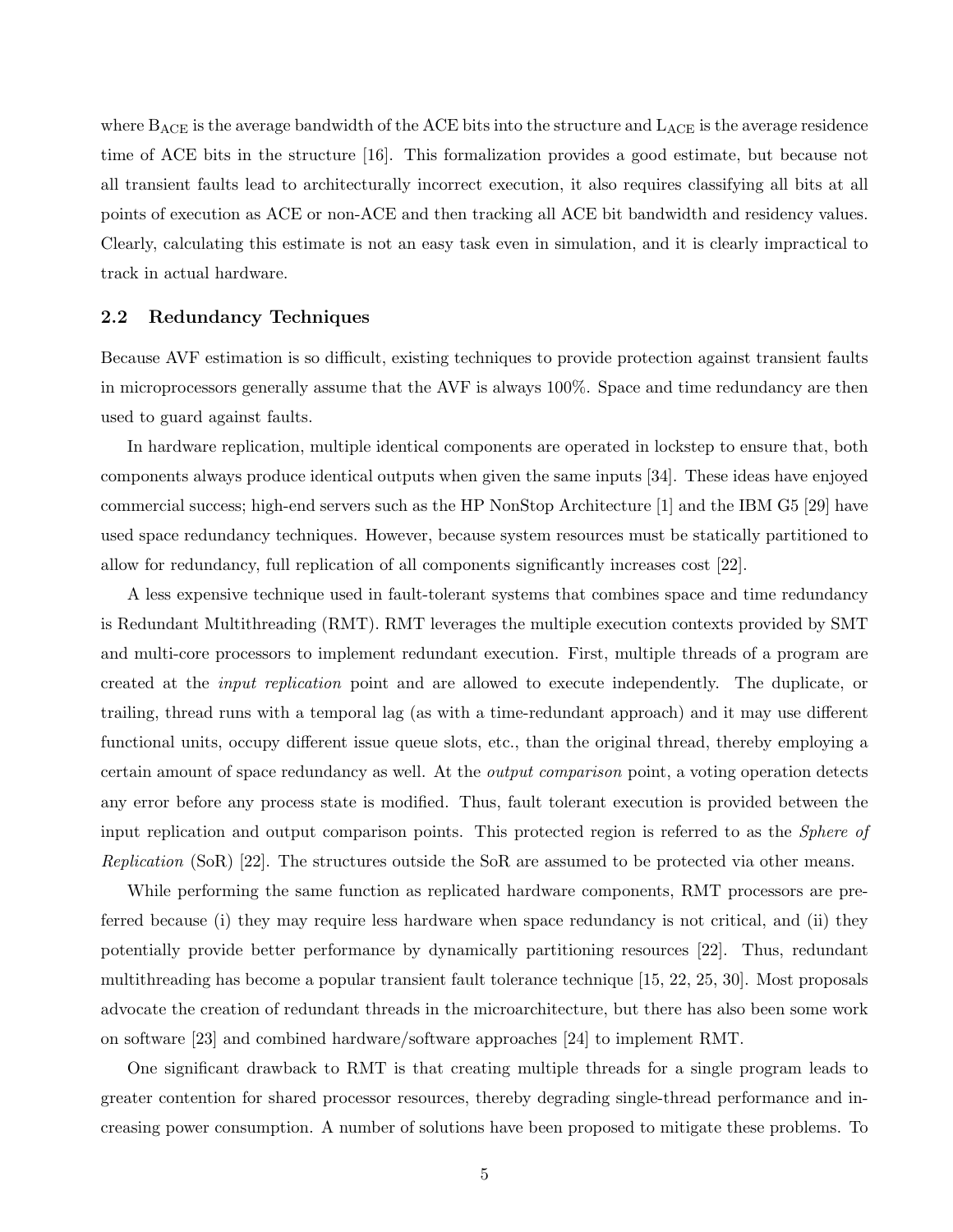reduce performance degradation, efforts have been made to exploit value locality to non-speculatively remove instructions from redundant threads [9, 18], to speculatively remove instructions [19, 21], and to share processor resources more efficiently between the threads [13, 31]. There has also been work that investigates reducing the power overhead of RMT [14, 20]. While these techniques have been effective in reducing power consumption and increasing performance, each still builds on the fundamental underlying assumption that the microprocessor is vulnerable 100% of the time.

### 2.3 Bridging the Gap

Because AVF estimation is so difficult at runtime, even the aforementioned "partial" RMT techniques waste valuable resources by providing redundancy when vulnerability is low or does not exist. One of the primary goals of this research is to find a way to remedy this waste by allowing RMT implementations to model and predict AVF at runtime. Little's Law (Equation 1) suggests that a practical runtime AVF measurement might be possible because there exists some relationship between structure utilization and AVF. In this paper, we compare measured runtime AVF behavior to combinations of other microprocessor performance metrics in order to determine a rigorous, empirical characterization of dynamic AVF behavior.

Very recently, Fu et al. investigated the nature of dynamic AVF behavior [7]. In this paper, they demonstrate convincingly that microarchitecture structures exhibit significant variability over time in their reliability characteristics. Using this knowledge, they attempt to find a correlation between AVF and a host of individual time-varying performance metrics, with the objective of classifying program reliability phase behavior. Their approach is an important first step towards efficient fault tolerance in modern processors. The processor metrics that they chose to focus on were limited in number and exhibited inconsistent correlation to AVF across benchmarks. Because of their limited set of metrics, they concluded that a single-variable correlation does not exist and abandoned a predictive approach. Our work reexamines this choice by exploring multivariate statistical relationships between AVF and a wide variety of easily measurable time-varying performance metrics. Our use of multiple simultaneous metrics allows us to infer AVF values independent of phase behavior. We are able to predict structural AVF with very high accuracy by using an empirical, data-driven, nonlinear model of multiple variables.

# 3 Characterization of Dynamic AVF Behavior

In this section, we show the results of experiments that demonstrate the time-varying AVF behavior that we seek to model and exploit in our research. We establish that the AVF changes significantly over time, justifying our search for an AVF predictor. Also, we visualize just a few of the many trends between microarchitectural measurements and AVF values. This simple examination provides evidence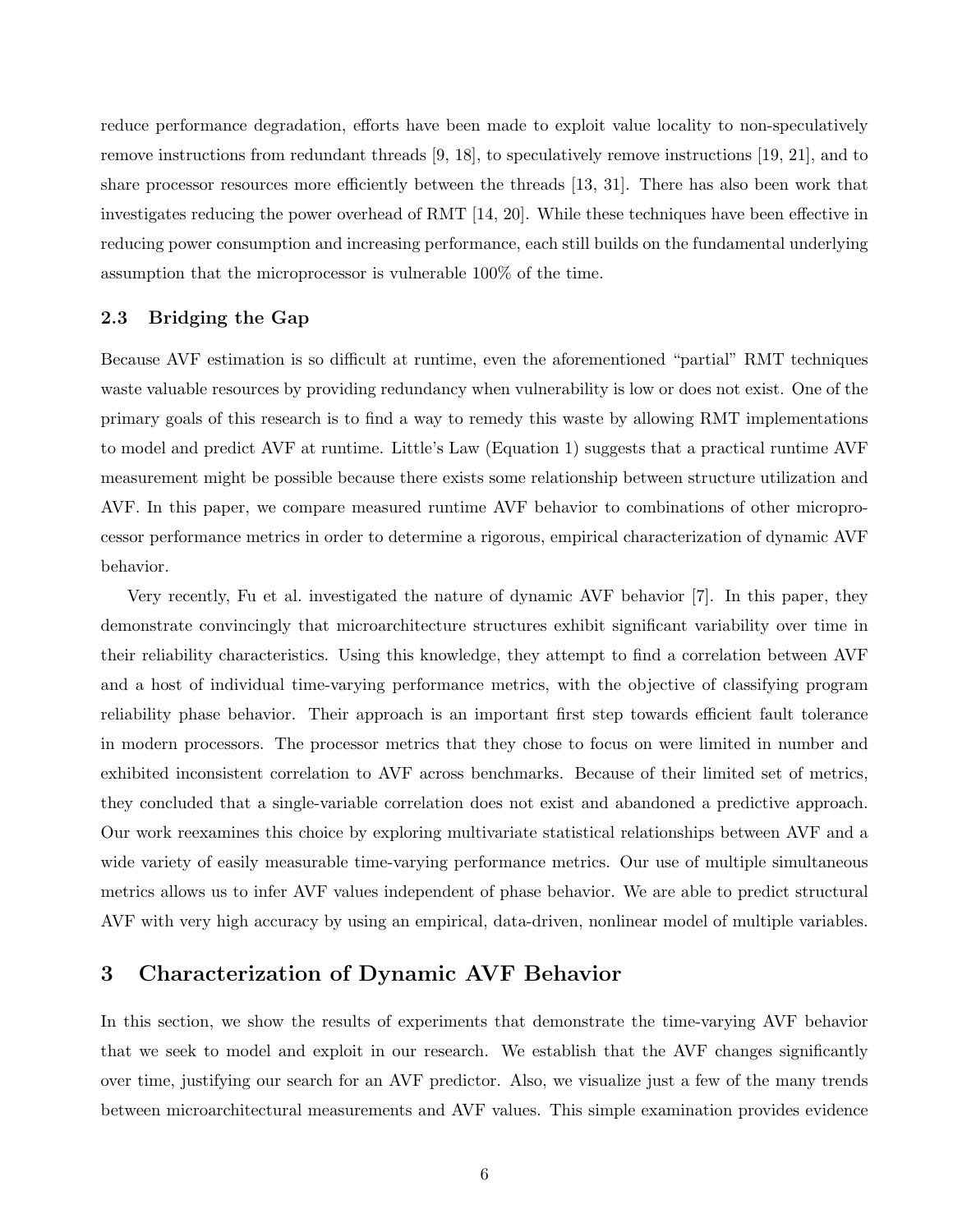| Fetch/Decode/Issue/Commit Width | 8                                         |  |
|---------------------------------|-------------------------------------------|--|
| Fetch-Queue Size                | 16                                        |  |
| Branch-Predictor Type           | Bimodal                                   |  |
|                                 | Table-size of 2K entries                  |  |
| RAS Size                        | 64                                        |  |
| <b>BTB</b> Size                 | 2K-entry 4-way                            |  |
| Branch-Misprediction Latency    | 7 cycles                                  |  |
| <b>RUU Size</b>                 | 128                                       |  |
| LSQ Size                        | 64                                        |  |
| Integer ALUs                    | $6(1$ -cycle latency)                     |  |
| Integer Multipliers/Dividers    | 2(3,20)                                   |  |
| FP ALUs                         | 4(2)                                      |  |
| FP Mult./Div./Sqrt.             | 2                                         |  |
| L1 Cache Ports                  | 4                                         |  |
| L1 D-Cache                      | 64KB, 4-way with 32B line-size (2)        |  |
| $L1$ I-Cache                    | $64KB$ , 4-way with 32B line-size $(2)$   |  |
| L2 Unified Cache                | 512 KB, 4-way with $64B$ line-size $(12)$ |  |
| I-TLB                           | 128 entries 4-way set-associative         |  |
| D-TLB                           | 256 entries 4-way set-associative         |  |
| TLB Miss-Latency                | 30 cycles                                 |  |
| Main Memory Latency             | 200 cycles                                |  |

Table 1: Processor configuration setup for our experiments. Numbers in parentheses are latencies.

that correlations exist and motivates a much more rigorous analysis of the trends.

#### 3.1 Experimental Setup

All of our experiments were conducted using the SimpleScalar 3.0 simulator [3], appropriately modified to compute the AVF and implement redundant multithreading. In particular, we compute the AVFs of the Issue Queue (ISQ), the combined Reorder Buffer and Physical Register File (RUU), and the Load/Store Queue (LSQ).

The design space for RMT implementations is quite large. For example, implementations will differ depending on which pipeline stages perform input/output replication, whether both fault detection and recovery are required, or whether all redundant threads need to be identical. The baseline RMT scheme that we use in this paper is based on the Simultaneous and Redundantly Threaded (SRT) design [22], proposed for transient fault detection in SMT processors. The input replication and output comparison points for SRT are the L1 I-cache and D-cache interfaces respectively. SRT uses additional microarchitectural structures within the processor core to create a temporal lag between redundant thread pairs (for performance and time redundancy purposes) and also to ensure precise interrupts, correct handling of cached loads and uncached I/O.

For the evaluations, we use all 26 benchmarks from the SPEC2000 suite [32]. Each benchmark is run for multiple 100-million instruction SimPoints [27] based on the data given on the SimPoint website [17]. These simulation points, which are independent from the underlying architecture, are representative of the full program's execution when varying the architecture parameters. Within each SimPoint interval,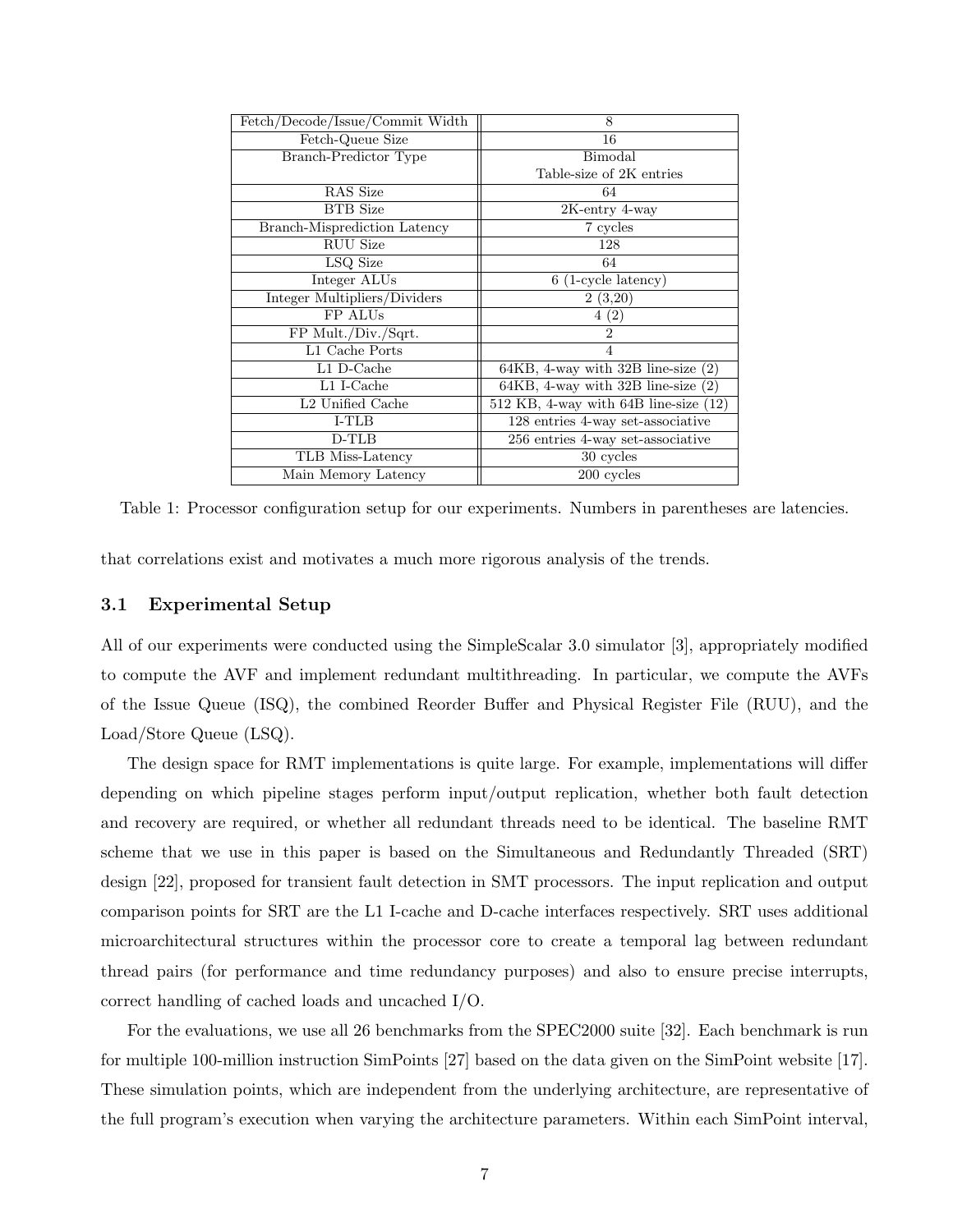we checkpoint the entire microarchitectural state every 4 million instructions and calculate the AVF values for the RUU, LSQ, and ISQ on that state. After computing the AVFs, the simulation resumes from the checkpoint. Therefore, for each simulated SimPoint, we obtain a total of 25 "snapshots" of the AVFs and other performance related information such as IPC, cache information, branch prediction statistics, and various aggregate queue occupancies. The precise processor configuration used in this study is given in Table 1.

#### 3.2 Time-varying Microarchitectural Behavior in SPEC2000

Figure 1 shows runtime behavior over the first two SimPoints of three benchmarks from the SPEC2000 suite. These data represent only a fraction of all data gathered for this research; other benchmarks and SimPoints behave similarly and are omitted here for brevity and clarity. The first row of graphs shows the IPC trends, the second shows the RUU occupancy statistics, and the next three rows give the variation in the ISQ, RUU, and LSQ AVFs respectively. In the following, unless specifically stated otherwise, we will restrict our discussion to the first SimPoint.

#### 3.2.1 IPC and AVF Variation

As an example performance metric, we will consider IPC trends. IPC is often used as a predictor of other time-varying metrics [5], so one might assume that IPC and AVF are closely linked. Intuitively, high IPC would reduce an ACE bit's residence time in a given microarchitecture structure, thus reducing the structure's AVF.

Within the first Simpoint interval, we are able to observe significant variation in program behavior, as desired. The variation is large for bzip2, whose IPC value varies in the range [1.5, 2.0], and is slightly less pronounced for perlbmk. The IPC for art is relatively constant and is very low for both SimPoints. These IPC trends are indicative of the variations in the throughput of instructions through the pipeline. As a result of the throughput variations, the bits associated with these instructions should also show variations in their bandwidth and residence time characteristics for all microarchitectural structures that they occupy, thereby having an impact on those structures' AVF. The net impact of these microarchitectural variations can be seen in the AVF graphs in Figure 1.

As expected, the AVF graphs also exhibit large temporal variation. For example, for bzip2, the AVF of the RUU and LSQ vary from nearly 31–67% and 20–60% respectively. Even within a single benchmark, the extent to which the AVF varies can differ significantly from one structure to another. For example, when we look at the profiles for the ISQ and RUU AVF for  $bzip2$  (Figures 1(h) and (k)), we can see that the AVF of the RUU changes by a much larger magnitude than that of the ISQ. Similarly, the range of LSQ AVF values in  $art$  (Figure 1(o)) is much higher (48-59%) compared to the other two AVFs, which show less than 3% variation.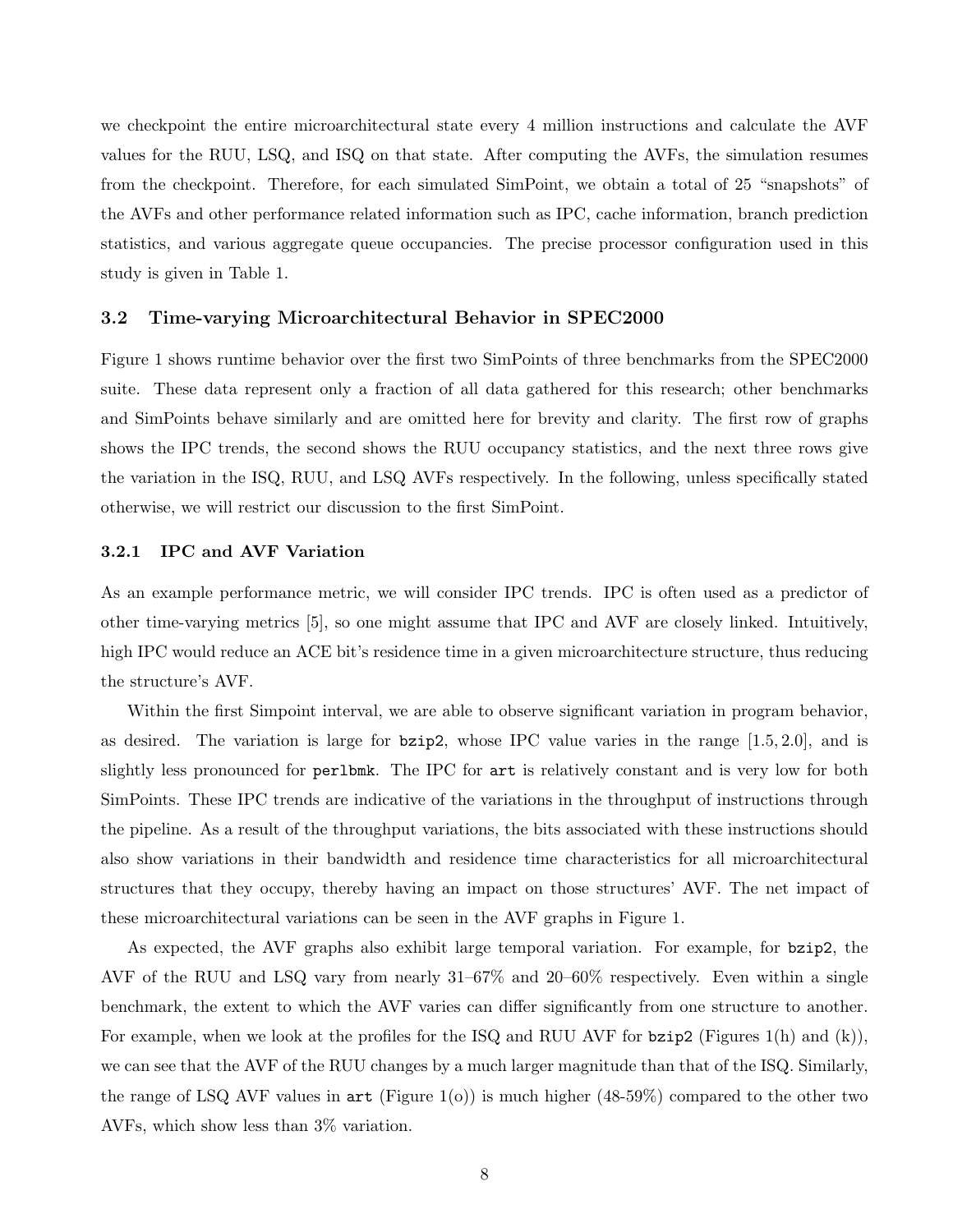

Figure 1: Time-Varying Metrics and AVF Behavior. All the graphs present data for the first two Sim-Points of 100 million instructions of three different SPEC2000 benchmarks (the graphs are discontinuous between SimPoints). The  $x$  axes all denote time; values are gathered at each of 50 checkpoints. The key observation is that while AVF can clearly vary significantly over time, its relationship to IPC and RUU occupancy can actually invert from benchmark to benchmark, implying the need for a more sophisticated prediction mechanism.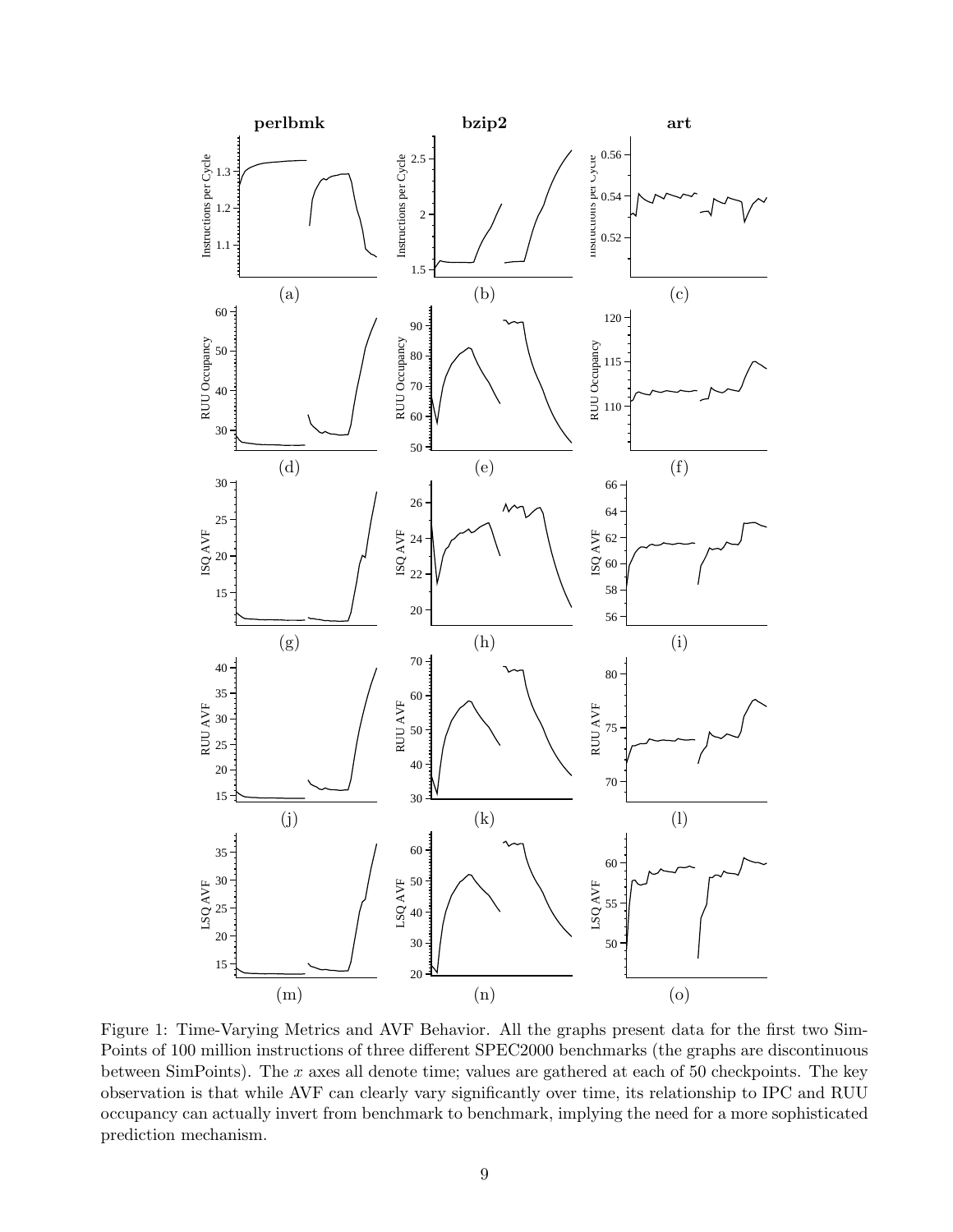#### 3.2.2 Prediction with Little's Law

AVF calculation by means of Little's Law as presented in Equation 1 takes into account the residency, LACE, and bandwith, BACE, of ACE bits. In our example benchmarks, we find that the average residence time of instructions in the LSQ for the second SimPoint are 18, 33, and 44 cycles for perlbmk, bzip2, and art respectively. Correspondingly, we find that the AVF of the LSQ for the perlbmk benchmark varies over a lower numerical range  $(14-37\%)$ , as shown in Figure 1(m)), compared to art  $(48-60\%)$ . However, if we look at the LSQ AVF graphs for bzip2 and art, we can see that values for the former benchmark are higher, although the residence time of instructions in the LSQ are lower. One reason for this inversion is that the IPC of bzip2 is significantly higher than that of art, so the correspondingly larger BACE term can overwhelm the LACE value, leading to a higher AVF.

While the benchmark data fits the AVF characterization described by Little's Law, calculating and properly weighing the the residency and bandwidth of every bit is extremely difficult. At a high level, there are many complex microarchitectural interactions that combine to produce the AVF value. Therefore, one of the main goals of this paper is to use empirically gathered data to abstract away this complexity and to develop a data-driven approach to accurately infer the AVF at runtime.

#### 3.2.3 Detecting Correlations

One way by which we can abstract microarchitectural complexity is through correlation detection. By visual inspection alone, we can see that relationships may exist between AVF behavior and microarchitecture metrics. For example, in art, the AVF curves bear a strong resemblance to the IPC profile. However, this relationship is not consistent across all benchmarks. Although the IPC curves for all three benchmarks appear similar, the AVF curves for perlbmk and bzip2 show an inverted characteristic, while the ones for art do not. On the other hand, the shape of the curves representing RUU occupancy also match those of the AVF values, presenting RUU occupancy as a strong candidate for correlation.

These trends suggest that an easily measurable metric, such as IPC or RUU occupancy could be used to calculate the AVF values. However, discerning the precise nature of this relationship requires analyzing a much larger space of processor events that could potentially affect the AVF.

#### 3.2.4 Our Approach

It is clear that there are temporal variations in the AVF behavior of a benchmark, even within a single SimPoint phase. Therefore, it would be beneficial to design redundant multithreading schemes that can adapt to this variation. Furthermore, a qualitative inspection of the data suggests that a relationship exists between AVF and measurable events in the processor, but a thorough analysis must be performed in order to create a model that will hold across all workloads. In our simulation infrastructure, there are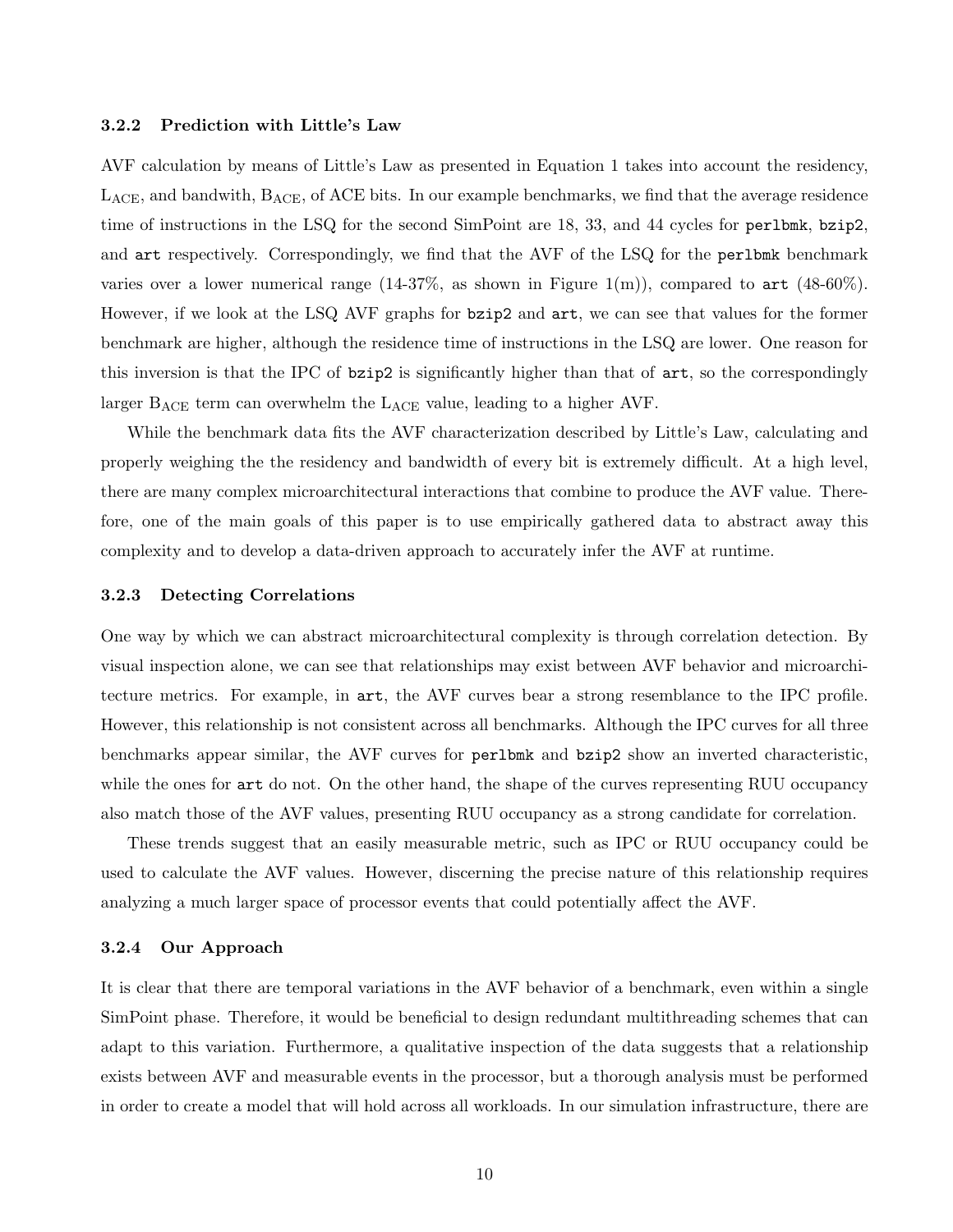160 events/variables that could possibly correlate to the AVF. Navigating this large space of variables to identify the subset of events that must be tracked to accurately measure AVF over time is a challenging problem. Moreover, it is important that any online AVF monitoring mechanism be as lightweight as possible, both to avoid itself becoming a bottleneck and also to ensure that its predictions can keep pace with the flow of instructions through the pipeline. In other words, any hardware AVF monitoring mechanism must be able to provide an accurate estimate of the AVF while tracking only a small number of events, so that both the performance overhead and implementation complexity are low. In Section 4, we use regression analysis to identify the relevant subset of processor events, and construct and evaluate a practical predictor for the runtime AVF.

# 4 AVF Behavior Analysis

The AVF and performance graphs (Figure 1) suggest that a correlation may exist between AVF values and other common performance metrics. Such a correlation would allow for the creation of a prediction function for estimating instantaneous AVF values. Ideally, such a predictor should be a low-dimensional function that could cheaply be evaluated in the hardware. To determine the strength of correlations between the variables and the corresponding prediction functions, we performed an extensive statistical analysis on data obtained from executing twenty-two of the twenty-six SPEC2000 benchmarks. The four removed benchmarks, two floating point (apsi and galgel) and two integer (mcf and twolf), were used for experimental analysis and verification, to avoid training our predictor to the test data. At each checkpoint during execution, 160 architectural variables were tracked along with AVF values for the RUU, LSQ, and ISQ, as described in Section 3. In this section, we provide the details of our statistical methodologies and show the resulting predictors.

### 4.1 Principal Component Analysis

Principal Component Analysis (PCA) has been used successfully in the computer architecture community to reduce the dimensionality of datasets and to tease out the important latent structure of correlated measurements (e.g., [6, 10, 11]). We first experimented with the use of PCA to reduce the number of microarchitectural components needed to create an accurate AVF-prediction function while retaining as much of the variation in the dataset as possible. PCA gives the optimal linear transformation for projecting data into a new coordinate system; by retaining lower-order principal components and ignoring higher-order ones, the dimensionality of the dataset can be reduced without removing the characteristics of the dataset that contribute the most to its variance [12].

Formally, we let X be a data matrix where each row corresponds to a performance metric and each column contains a checkpoint's measurements. Then, the principal components are determined by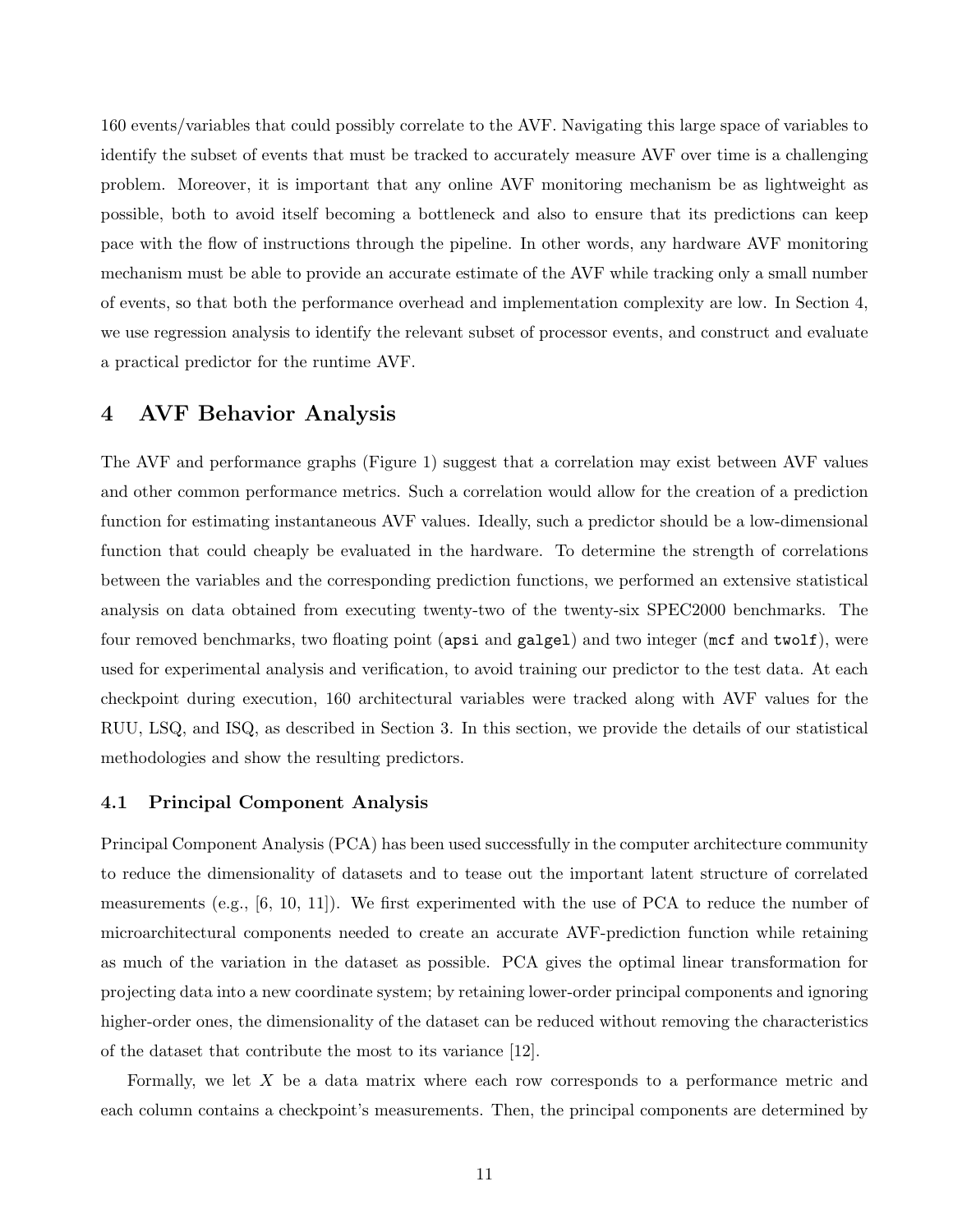

Figure 2: Singular values for the matrix of all performance measurements (columns) over each benchmark of SPEC2000 (rows). This log-plot is a direct visualization of the diagonal of the matrix  $\Sigma$ , where the  $i<sup>th</sup>$  entry indicates the degree to which the  $i<sup>th</sup>$  eigenvector accounts for the variance in the dataset. As is typical of datasets that are fundamentally lower-dimensional but embedded in a higher dimensional space, the magnitude of the singular values decreases extremely rapidly, suggesting that the data can be projected onto a low-dimensional subspace with little loss of fidelity.

finding the Singular Value Decomposition of X:

$$
X = W\Sigma V^T.
$$

The important quantities in this expression are  $V$ , a matrix whose columns form an orthogonal set of basis vectors spanning the checkpoint measurements, and  $\Sigma$ , a diagonal matrix whose entries indicate the strength of correlation between the original dataset and the corresponding basis vector.

After performing PCA, we identified 69 principal components (this number is not equal to the full 160 variables due to the numerical rank of our measurement matrix). The first four components had substantially higher singular values, as shown in Figure 2. Performing a linear regression using just these four linear components created a fit with an  $R^2$  value of 0.61 for the RUU, 0.47 for the ISQ, and 0.55 for the LSQ. An  $R^2$  value of 0.61 for the RUU simply means that sixty-one percent of the variation in the RUU measurements can be explained by the target components.

Unfortunately, despite the reasonable data fit, PCA is a poor choice for this particular application.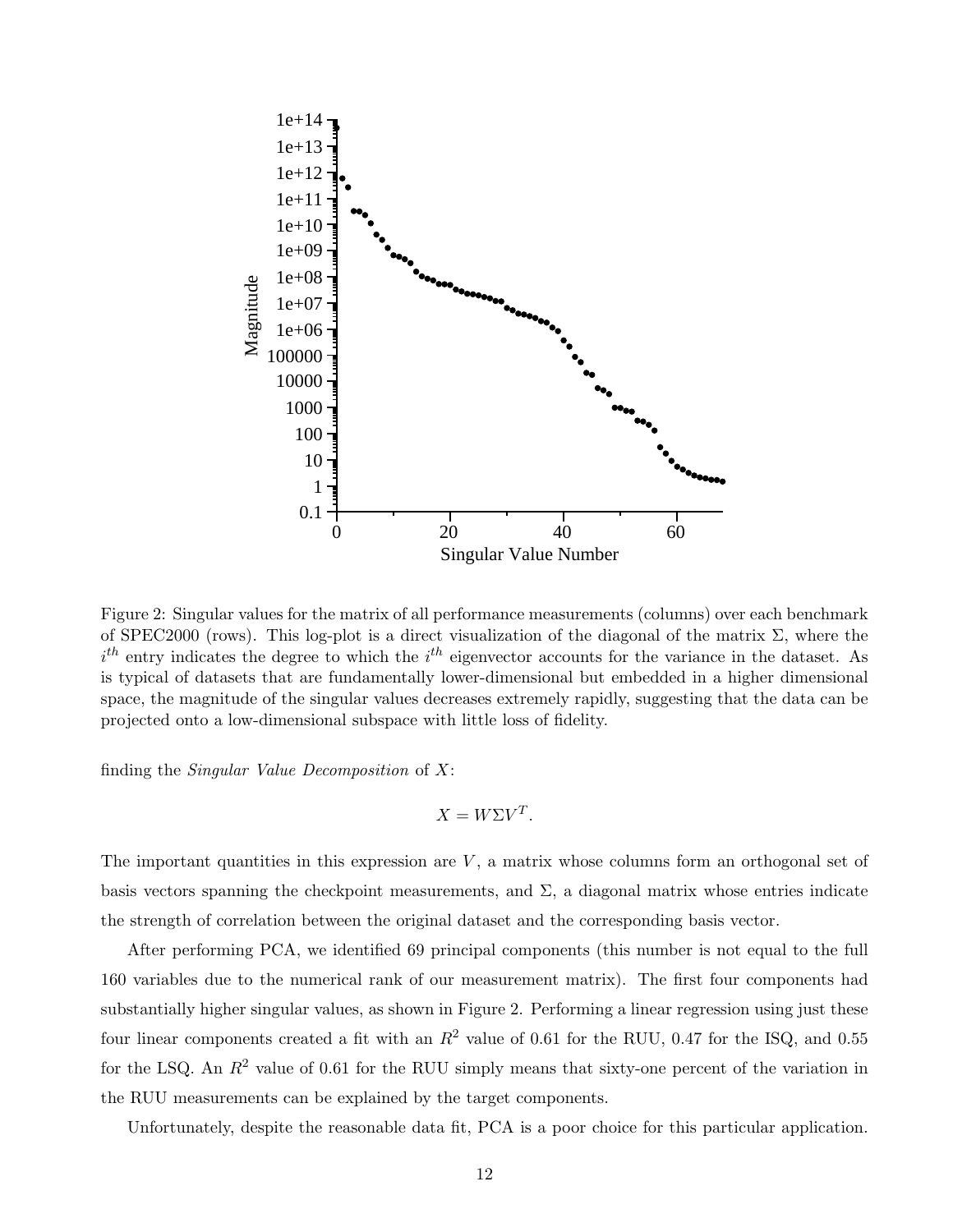

Figure 3: RUU AVF coefficients of variation for each of our 160 microarchitectural metrics when considered in isolation. Notice that while the majority of the data are only weakly correlated to RUU AVF, three datapoints (labeled above) clearly stand out with coefficients > 0.8, indicating a very strong correlation.

Even though applying PCA can substantially reduce the dimensionality of the dataset, the spanning eigenvectors are themselves linear combinations of the original 160 performance variables, and therefore would require tracking all variables at runtime. Our goal is more ambitious; we want to track only a few variables, and estimate AVF from those alone. Thus, PCA does not provide the a low-dimensional function that we desire.

Instead, we investigated the possibility of a regression-based approach by separately considering the linear correlation between the AVF of each structure and each of our 160 microarchitectural metrics. The results of this experiment for the RUU are shown in Figure 3. That plot clearly shows that there are a very small number of variables which have high correlation with the RUU AVF value (results for ISQ and LSQ show qualitatively similar results and are omitted here). We were therefore encouraged to explore a multivariate regression to find a practical predictor.

## 4.2 Practical AVF Prediction

A comprehensive regression analysis reveals that we can track only a few variables to estimate the AVF values of the RUU, ISQ, and LSQ with great accuracy. Linear functions of a small number of performance variables could easily be calculated in hardware, and our analysis reveals that substantial precision can be achieved with only two to five variables. A nonlinear fit can also be used in order to obtain even higher statistical confidence in the predicted AVF values, but of course the resulting equations would be more costly to compute (for our experiments we looked only at quadratic fits).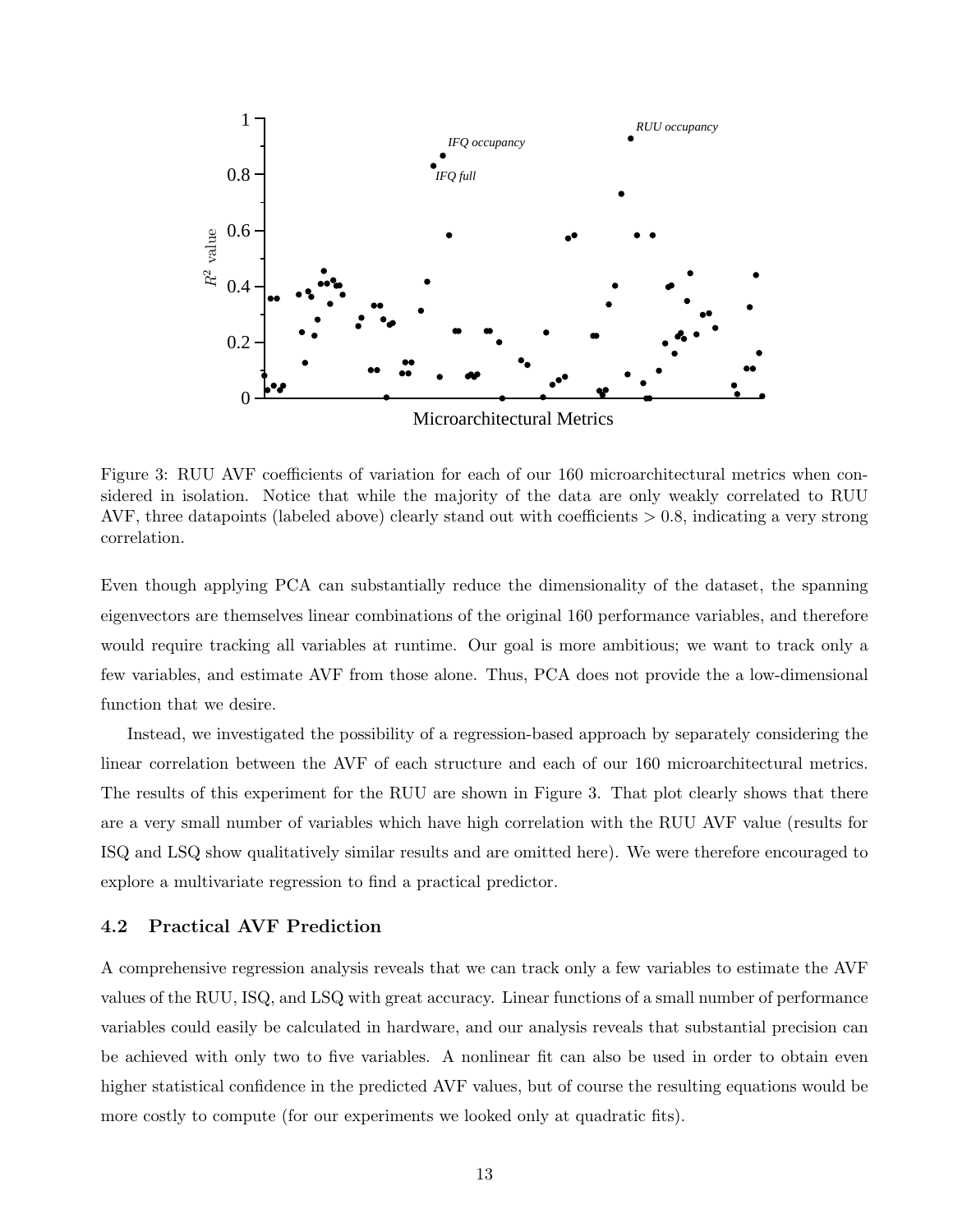Regression techniques enable us to calculate a function that will predict the value of a dependent variable from a collection of predictor variables. Formally, let  $f_1, f_2, \ldots, f_k$  be the predictor variables and y be a response variable. For example, the predictor variables might be IPC, cache miss rate, and branch misprediction rate, and the response variable may be the RUU AVF value. We then find the optimal representation of y as a weighted combination of basis functions  $b_i$ , where each  $b_i$  depends only on the values of a subset of the predictor variables.

The classical linear regression model for y uses the simplest basis set possible: the first order monomials. Specifically, it yields a set of weights  $\beta_i$ , one for each predictor variable  $f_i$ , and an error term  $\epsilon_i$ :

$$
y_i = \beta_1 f_{1i} + \beta_2 f_{2i} + \ldots + \beta_k f_{ki} + \epsilon_i.
$$

Here we explicitly use the fact that our variables are discretely sampled, so  $y_i$  is the  $i^{th}$  response (e.g., AVF value),  $f_{ij}$  is the j<sup>th</sup> basis function (e.g., IPC) evaluated at the i<sup>th</sup> observation, and  $\epsilon_i$  is the i<sup>th</sup> statistical error.

Regression analysis finds the optimal values of the coefficients  $\beta_1, \ldots, \beta_k$  so as to minimize the sum of squared errors  $\sum_i e_i^2$ . It also yields a "coefficient of variation" (written  $R^2$ ), which measures how well the generated function fits the observed data (larger  $R^2$  values indicate a better fit, with  $R^2 = 1$  taken to mean that the observations are collinear).

#### 4.2.1 Linear Procedure

Here we describe the design of our linear predictor for the RUU AVF. Predictors for ISQ and LSQ were created in an analogous manner. Our goal is to select a small subset of the 160 tracked microarchitectural metrics that will give the highest possible correlation for any subset of that size. We begin by including the single variable with the highest correlation (for RUU AVF, this is the RUU occupancy with an  $R^2$ of 0.93). We then consider all remaining 159 variables in turn, and for each we compute the linear regression of the two-variable expression involving the RUU occupancy and that variable. Once we have found the best two-variable approximation, this process repeats, adding one variable at a time until all variables have been exhausted. This approach of adding variables is mathematically justified due to the linear nature of the eventual fit.

This procedure imposes an ordering on our set of microarchitectural metrics. It is important to note that this ordering is not the same as the ordering that would result by simply sorting the metrics based on their individual correlation with the AVF, because that ordering cannot take into account any dependencies between variables (this phenomenon is explored in more detail in Section 4.3). Figure 4 shows the results of this incremental subset construction for the RUU, ISQ, and LSQ. For the ISQ and LSQ, there is a clear knee in the curve at subsets including four and five variables, respectively. We therefore select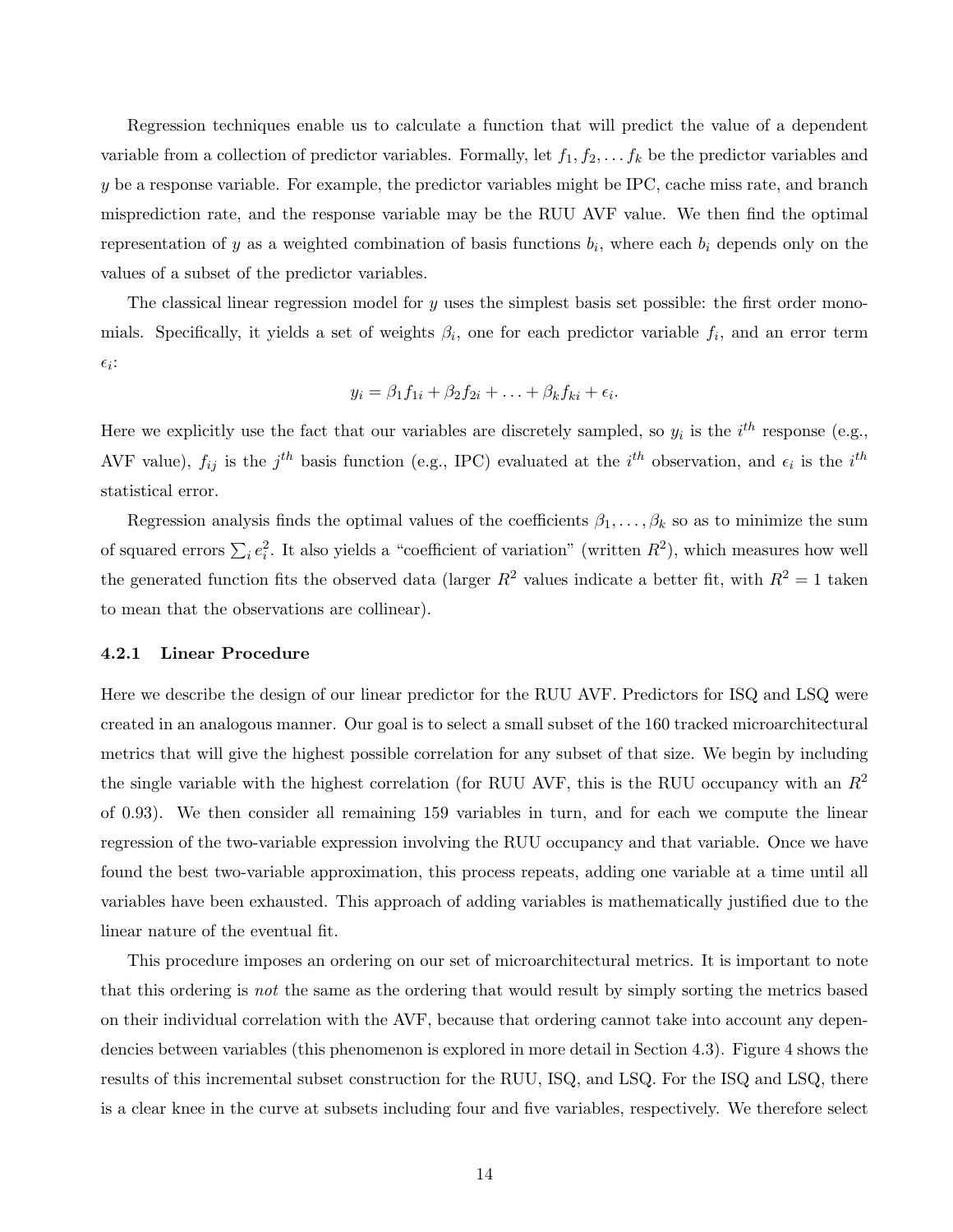

Figure 4: Coefficients of variation as more metrics are included in our predictor equations. For ISQ and LSQ, there is a clear knee in the curve at 4 and 5 variables, respectively, so we take that number of terms. The RUU fit has very high correlation even with a small number of terms, so its slope is very slight. We therefore include only two terms for that predictor.

those subsets for our predictor, because adding more variables would provide little additional correlation for the added expense of more predictor terms. In the case of RUU AVF prediction, the RUU occupancy metric is already so highly correlated with the AVF that a simple two-term approximation provides an excellent result of  $R^2 = 0.935$ . Because the total range of correlation coefficients is so small, no clear knee is present and we use a simple two-term approximation.

#### 4.2.2 Quadratic Procedure

We have also experimented with a nonlinear regression resulting in a quadratic fit. Unlike the above procedure, we are no longer justified in adding terms one at a time, due to the nonlinear nature of the eventual model. Furthermore, because quadratic functions are more expensive to evaluate in hardware, and because our linear models already behave excellently with only a very small number of variables, we opted to limit the number of terms in our quadratic fits to two. We therefore consider all  $\binom{160}{2}$  $\binom{60}{2} = 12720$ possible pairs of metrics, and for each pair  $(x, y)$  we perform a nonlinear least-squares fit using the basis  $\{1, x, y, xy, x^2, y^2\}.$ 

### 4.3 Predictor Usage and Results

Here we show the precise prediction coefficients and metric subsets selected by the procedures described above. Specifically, we describe predictor  $P_1$ , the multi-variable linear predictor described in Section 4.2.1 and predictor  $P_2$ , the quadratic predictor from Section 4.2.2. In addition, we show a linear predictor  $P_3$ whose terms are those variables with the highest individual correlation to the AVF. As described above,  $P_3$  ignores dependencies between variables, and is presented here for comparison purposes only. Table 2 gives the notation for the individual microarchitectural metrics selected for these predictors, and Table 3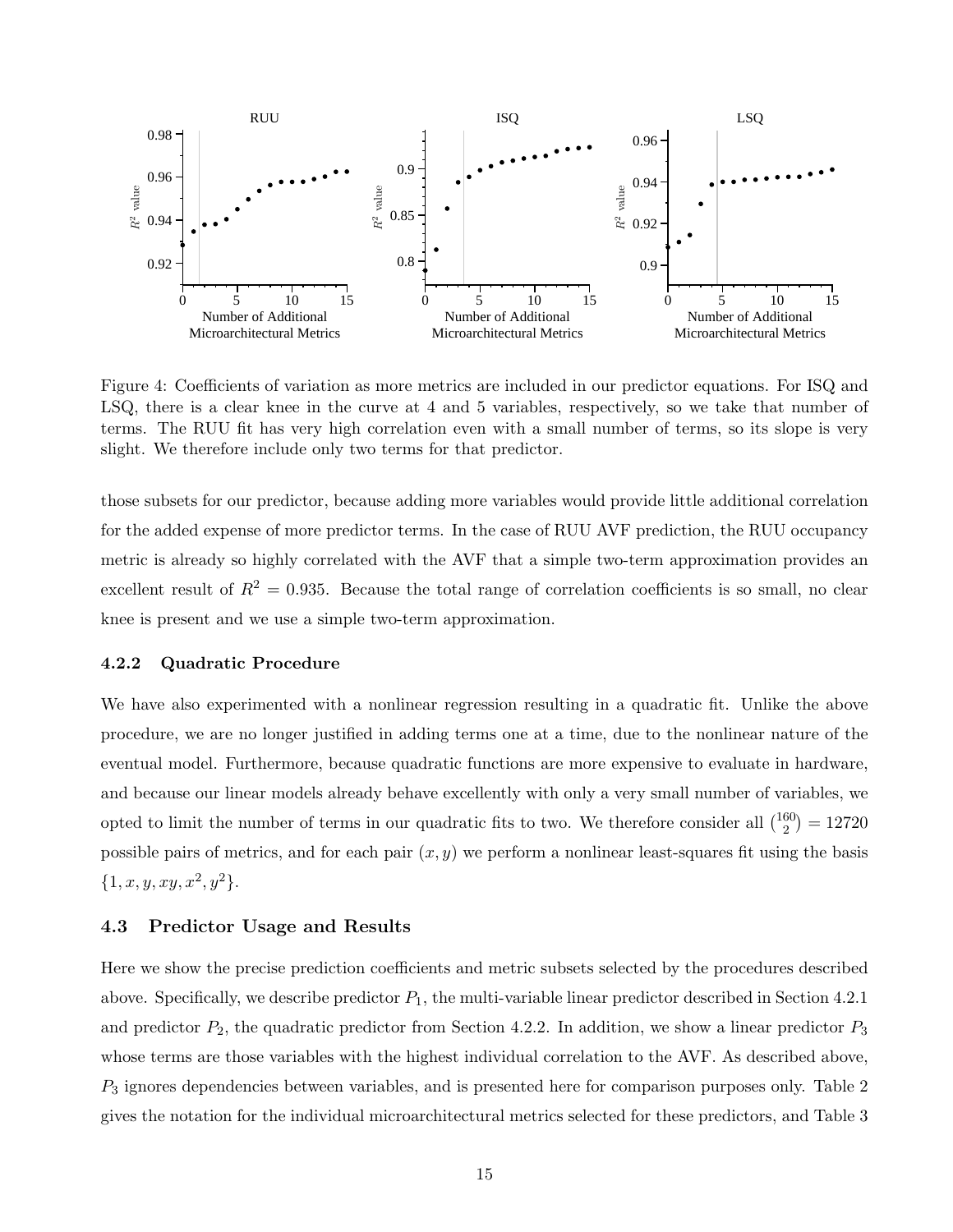| Variable | Description                                              |
|----------|----------------------------------------------------------|
| $R_c$    | RUU count                                                |
| $R_l$    | RUU latency                                              |
| $R_o$    | RUU occupancy                                            |
| $S_{BW}$ | Total instructions executed (speculative and committed)  |
| $L_c$    | LSQ count                                                |
| $L_l$    | LSQ latency                                              |
| $L_o$    | LSQ occupancy                                            |
| SC       | Total number of "slip" cycles (from issue to retirement) |
| ASC      | Average number of slip cycles                            |
| $I_{o}$  | IFQ occupancy                                            |

Table 2: Description of notation used in Table 3

| Predictor      | Component  | Equation                                                                                           | $\overline{R^2}$ |
|----------------|------------|----------------------------------------------------------------------------------------------------|------------------|
| $P_1$          | <b>RUU</b> | $-2.27 + (0.71Ro) + (0.017 * IPB)$                                                                 | 0.93             |
|                | ISQ        | $(0.20R_l) + (0.55R_o) - (27.38 * IPC) + (2.73S_{BW})$                                             | 0.74             |
|                | LSQ        | $-1.07 - (5.03e^{-9}L_c) + (1.35L_o)$<br>$(5.65e^{-9}R_c) + (0.01 * IPB) + (5.77e^{-9}SC)$         | 0.94             |
| P <sub>2</sub> | <b>RUU</b> | $1.14 + (0.001R_l) - (1.47e^{-6}R_l^2) + (0.10*IPC) +$<br>$(0.73R_l * IPC) - (0.09 * IPC^2)$       | 0.96             |
|                | ISQ        | $-25.48 - (0.02ASC) + (1.41e^{-6}ASC^{2}) + (16.42 * IPC) +$<br>$(0.51ASC * IPC) - (3.47 * IPC2)$  | 0.81             |
|                | LSQ        | $-1.49 + (0.03L_l) - (0.00003L_l^2) + (2.92 * \text{IPC}) +$<br>$(1.41L_l * IPC) - (0.80 * IPC^2)$ | 0.94             |
| $P_3$          | <b>RUU</b> | $-3.06 + (0.73Ro)$                                                                                 | 0.92             |
|                | <b>ISQ</b> | $-0.90 - (4.83Io) + (0.74Lo) + (0.81Ro)$                                                           | 0.69             |
|                | LSQ        | $-1.23 + (1.41L_o)$                                                                                | 0.90             |

Table 3: Predictors obtained by our regression analysis for RUU, LSQ, and ISQ.  $P_1$  is our multi-variable linear predictor model,  $P_2$  is our quadratic model, and  $P_3$  is our single-variable linear predictor model.

shows the actual equations and the obtained  $R^2$  correlation coefficients.

Figure 5 shows the root-mean squared error when using each of the three predictors for each component, over four benchmarks. Specifically, we use the four SPEC2000 benchmarks that we omitted when performing our regression analysis (apsi, galgel, mcf, and twolf) to ensure that our results were not unfairly biased. These results show that  $P_1$  is almost always better than  $P_3$ , as expected. However, the fact that  $P_1$  is not *always* better underscores the importance of performing regression analysis on a representative workload for the processor's target application.

We can also see that the quadratic predictor  $P_2$  frequently achieves lower error than the linear  $P_1$ . However, this is not always the case, and  $P_2$  will likely be more expensive to evaluate in actual hardware. Our conclusion again is that in a production system it would be necessary to perform careful experiments on typical workloads to determine the ideal predictor to use.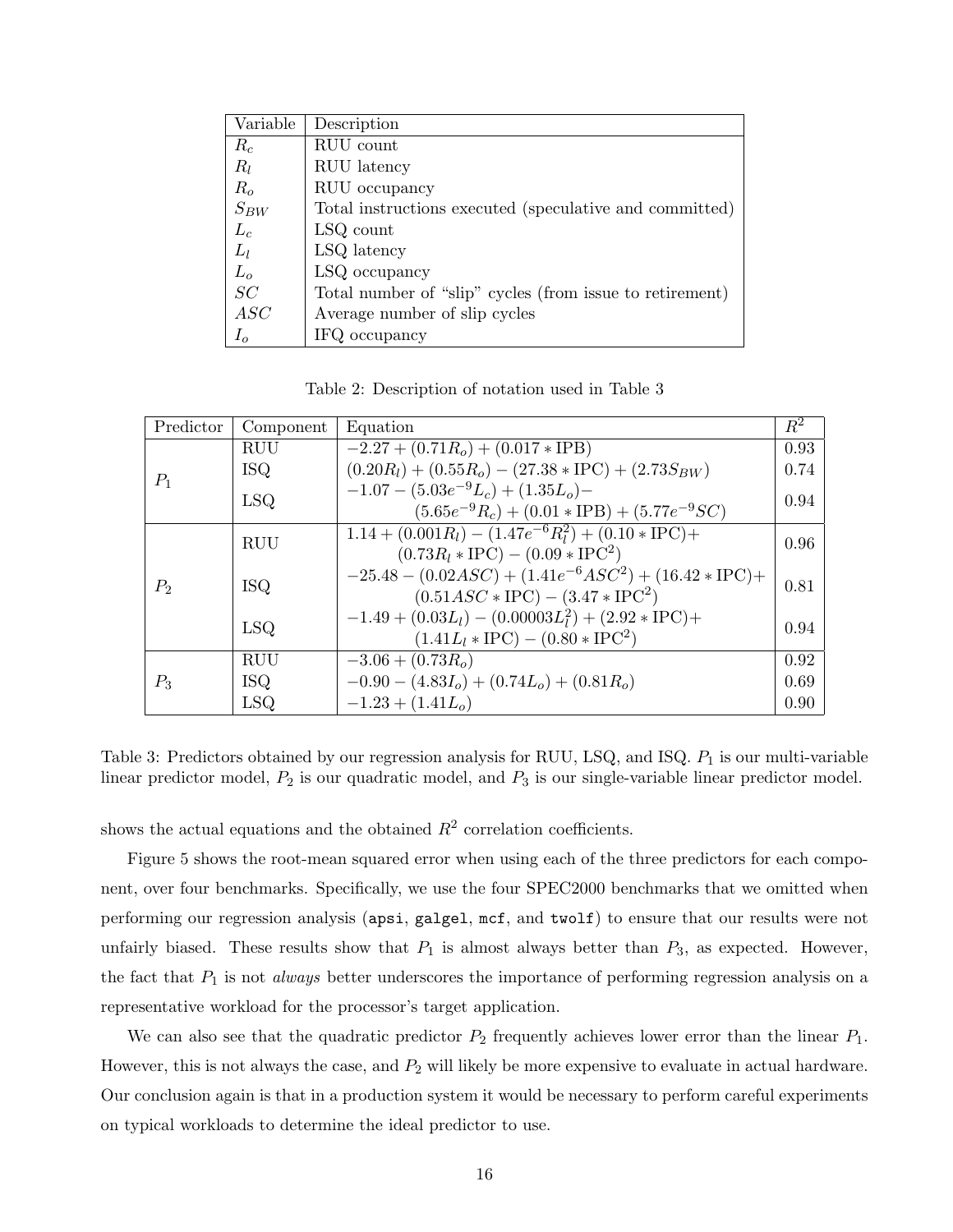

Figure 5: Root-mean squared error for all configurations of our test benchmarks. Three predictors are used for RUU, LSQ, and ISQ AVF estimation over four benchmarks. These benchmarks were not used in predictor training. Although no one predictor consistently performs best, the multivariable linear predictor  $(P_1)$  seems to provide an excellent compromise between cost of implementation and accuracy.

Figure 6 is a different way of comparing the success of the three proposed prediction schemes. We compare the predicted versus measured RUU AVF of the galgel benchmark over time. These experiments on other components or benchmarks yield qualitatively similar results and are therefore omitted. The multivariable linear predictor  $P_1$  performs best on this test. Furthermore, the behavior of the measured AVF for this configuration is very noisy, but all three predictors capture this quality faithfully. This is a testament to the accuracy of our AVF characterization.

# 5 Case Study: An AVF-Aware RMT Implementation

In this section, we describe one possible use for an accurate online AVF predictor. In order to demonstrate the utility of our prediction scheme, we augmented our simulation infrastructure to use the predicted vulnerability values to enable RMT only when the total vulnerability of the LSQ, ISQ, and RUU was above a user-supplied threshold. Once enabled, RMT is then left enabled for a fixed number of cycles. We stress here that the details of this particular strategy for enabling/disabling RMT, as well as the particular settings of our user-defined parameters (critical AVF threshold and duration of RMT enabling) are not meant to be prescriptive. In practice, the proper settings of these parameters (and indeed the RMT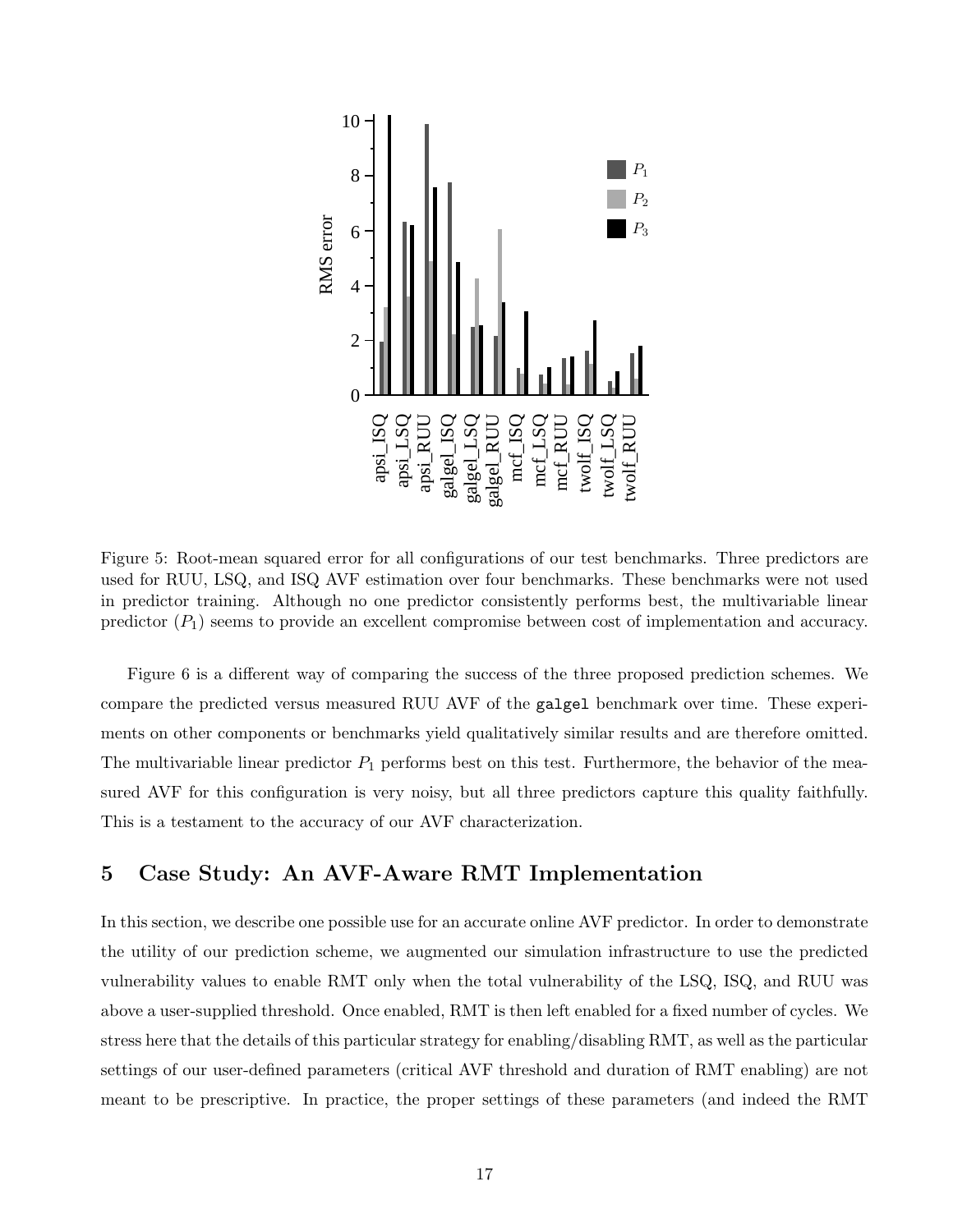

Figure 6: Measured versus predicted RUU AVF results for the galgel benchmark. The  $P_1$  predictor achieves substantially less RMS error than the other two. In addition, note that all three predictors are able to faithfully capture the noisy time-varying behavior of AVF, confirming that our prediction model is extremely accurate.

enabling scheme itself) would likely either be customized to the particular architecture and application or provided as a knob to the operating system. Our goal here is merely to demonstrate that an AVF predictor can be used to enhance performance while still providing safety when needed, rather than to suggest precisely *how* such a feature should be implemented. Therefore, we do not present a thorough analysis of, for example, the design space of AVF thresholds, but rather demonstrate that the values we have chosen work well for our particular application.

### 5.1 RMT Toggling Approach

Our simulation begins with redundancy disabled. Every two million cycles, we evaluate our AVF predictor for the LSQ, ISQ, and RUU components, and calculate the total AVF of the processor as the sum of these three quantities. Whenever the total AVF rises above a vulnerability threshold, we effectively generate a processor interrupt, flushing the entire pipeline. The trailing thread and all of its associated data structures are then enabled, and execution resumes. Again we emphasize that our choices for frequency of vulnerability checking and threshold are not meant to be prescriptive; we merely found them to work well for our applications, and processor designers should carefully consider this design space for their own needs.

Once RMT is enabled, we need a criterion for disabling it again. Ideally, we would track what we call the processor's *virtual AVF*: the current vulnerability of the processor if the trailing thread were disabled. Unfortunately, this quantity is almost impossible to measure, let alone predict, because AVF depends on time-varying quantities that are unknown while the processor is in RMT mode. Furthermore, it would not make sense to measure or predict the AVF of the processor while RMT is enabled; recall that AVF is the likelihood that a soft error would result in incorrect execution, but RMT makes this probability effectively zero. Therefore, we disable RMT after a fixed number of cycles (ten million in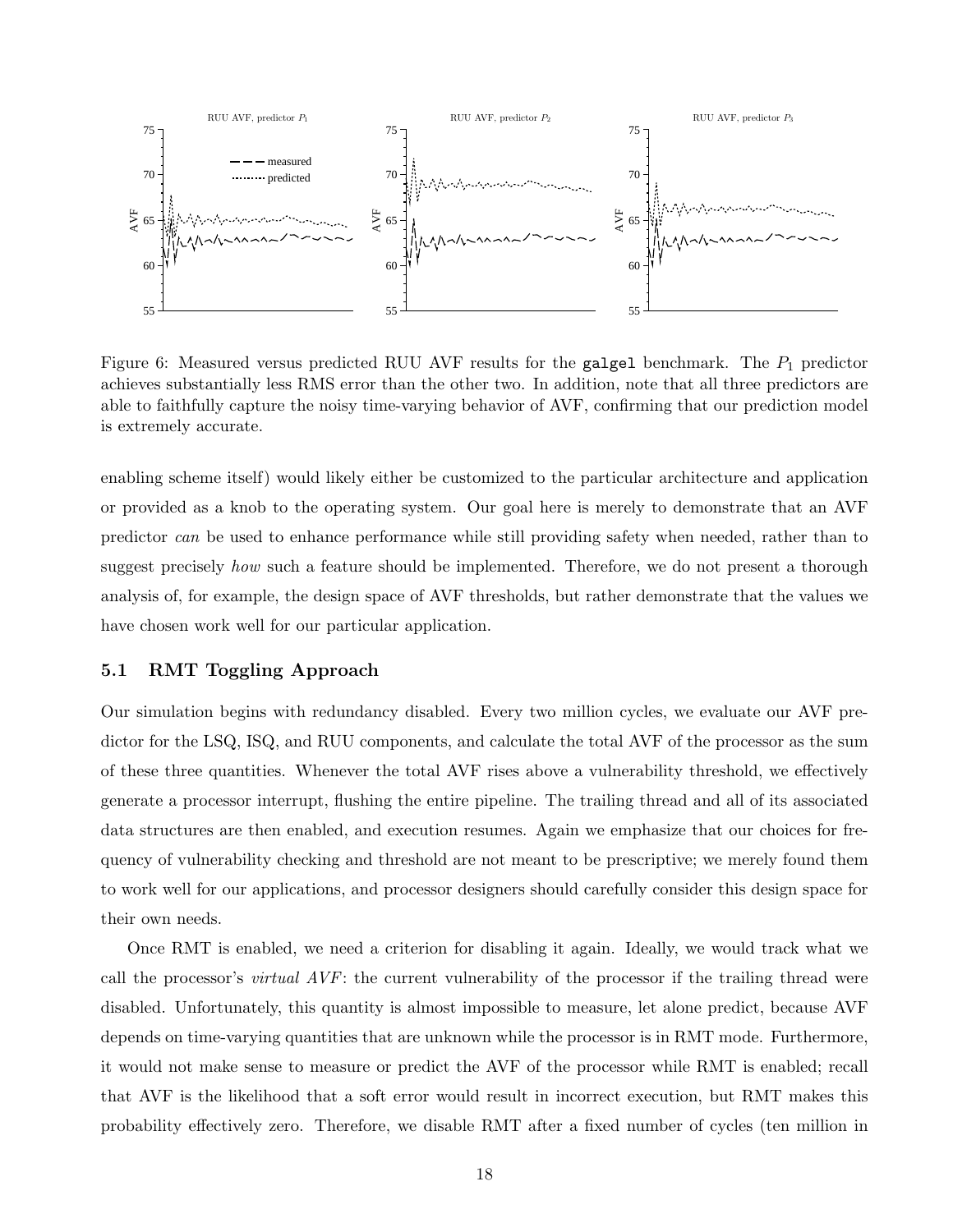

Figure 7: IPC over time for **twolf**. Five configurations are shown: no redundancy, full redundancy, and three AVF-aware partial redundancy runs. Each AVF-aware run has a different threshold for enabling redundancy. Partial redundancy provides a significant performance boost over full redundancy, as expected.

our setup). The processor then begins predicting AVF again, as before.

Note that this scheme could potentially disable RMT at a time when the virtual AVF was high, since we do not estimate or measure virtual AVF. In such a case, RMT will be re-enabled quickly, but the processor would be left vulnerable during this time. This tradeoff between occasional vulnerability and resource utilization would need to be evaluated with respect to the fault-tolerance needs of a processor's target applications. As power consumption and parallel performance become more and more important even for mission critical applications, we believe that this tradeoff can be made reasonably while still providing standard probabilistic fault-tolerance guarantees.

#### 5.2 Performance results for twolf

We implemented the above RMT toggling approach in our processor simulator and ran the entire SPEC2000 benchmark suite in this mode. Because this case study is meant primarily as illustrative of the power of AVF prediction, here we select the twolf benchmark as representative of the type of results we achieved across the entire benchmark suite.

We first ran **twolf** twice, once with SRT always enabled, and once with it always disabled. In these configurations, the benchmark achieved an average IPC of 1.56 and 2.74, respectively. These values should provide a lower and upper bound on the performance of our RMT toggling approach. We tested several different AVF thresholds; the results of these experiments are shown in Figure 7. With the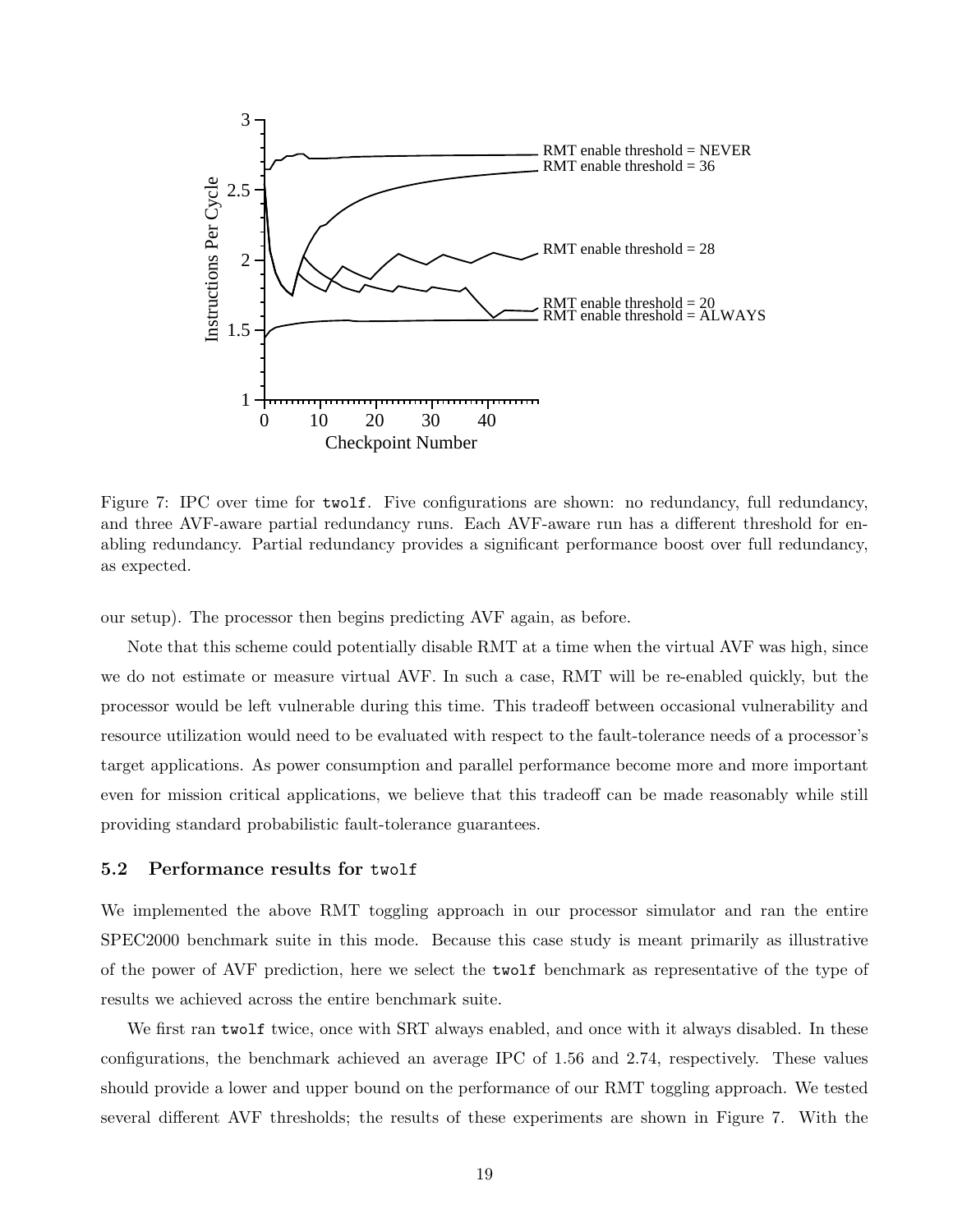highest threshold (36), twolf achieves an average IPC of 2.41, a performance boost of 55% compared to full redundancy. Of course, a high threshold provides the least redundancy. At the other extreme, a low threshold of 20 results in an average IPC of 1.78, a 14% performance increase with excellent vulnerability protection. Inspecting the graph reveals that RMT toggling lies between the two boundary curves, as expected. Note that the subtle oscillatory behavior of the middle IPC curve reveals the locations of our RMT toggle decisions.

## 6 Conclusion and Future Work

We have shown that the temporal variation in vulnerability can be modeled with high accuracy using an inexpensive quadratic or linear model in only a few easily-tracked processor performance variables. Such a predictor is an important step forward for fault-tolerant processor design because it allows resources to be reallocated at runtime to where they would be most useful. The key insight is that the expensive calculations needed to determine AVF can be performed in a one-time offline analysis of detailed simulation traces, and the results of these calculations can be expressed as an inexpensive *online* predictor, yielding a practical new approach for AVF-aware RMT-enabled processor design.

Currently, we are performing a more rigorous exploration of the design space of partial RMT implementations. While the results in Section 5.2 demonstrate a significant performance improvement, those experiments were intended mainly to verify our hypothesis that an AVF-aware RMT approach could provide performance gains without sacrificing fault-tolerance. We believe that additional performance improvements could be achieved with a more sophisticated toggling scheme, such as adaptive AVF thresholds and non-constant RMT window sizes.

With the ability to dynamically predict the AVF, and therefore adapt the RMT at runtime, comes the opportunity to trade off performance, power, and fault-tolerance under operating system control. We intend to explore the space of possibilities offered by this technique. For example, entertainment and multimedia applications tend to be more tolerant of transient faults [26]. The operating system should therefore be able to adapt its level of fault tolerance to the currently running application in order to save power and increase performance.

Finally, armed with our knowledge of which processor structures are most highly correlated with vulnerability, we would like to explore a symbiotic hardware/software approach where a model of AVF is incorporated into a machine code generation model to lower the runtime AVF induced by a given program. We will investigate static compilation techniques to achieve this goal, as well as the more exotic approach of using hardware feedback to guide the operation of a dynamic binary translation system. We believe that the power of this kind of dynamic hardware/software symbiosis has not yet been fully appreciated, and it could have a major impact on how robust processors and operating systems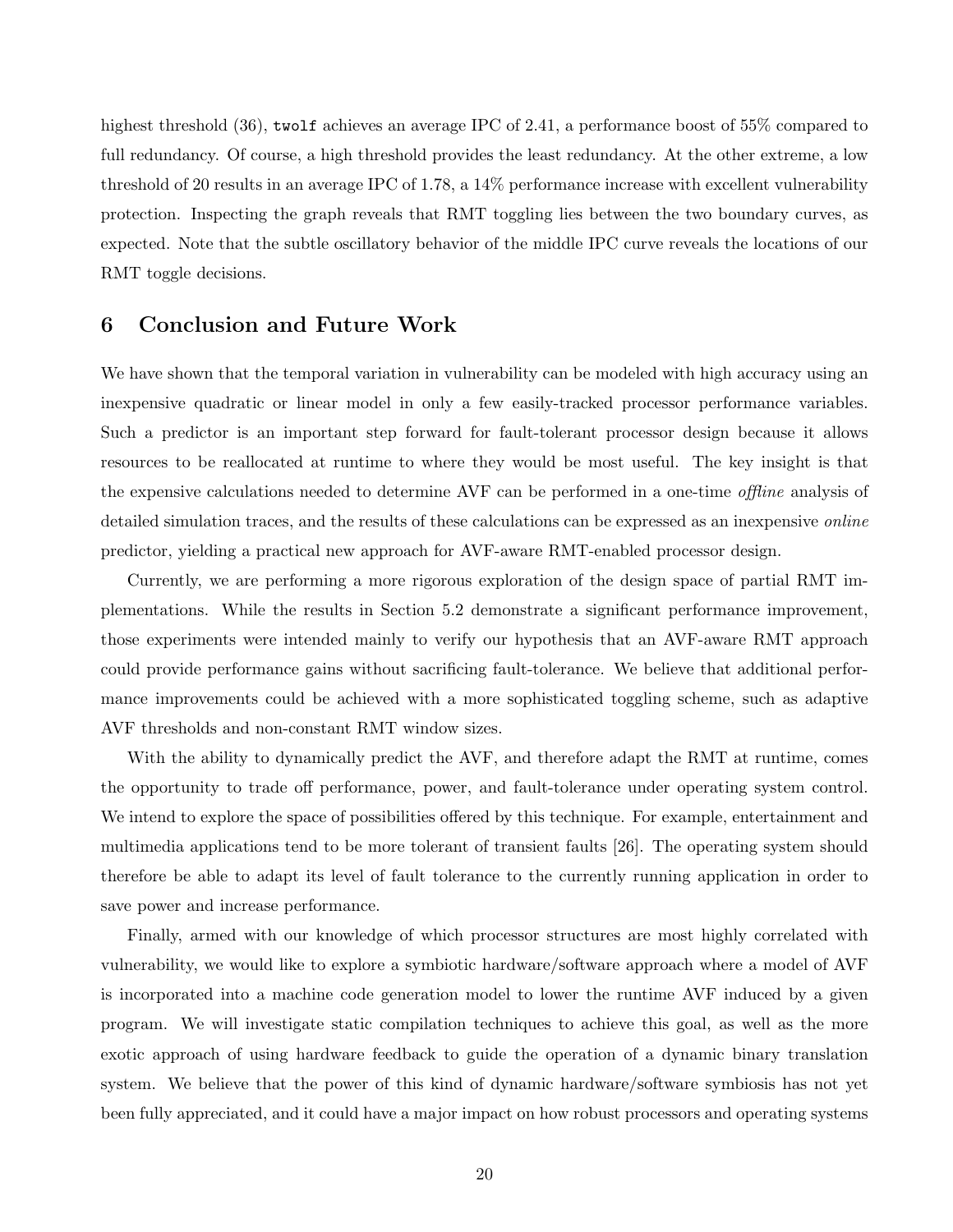are co-designed in the future.

# References

- [1] D. Bernick and et al. NonStop R Advanced Architecture. In Proceedings of the International Conference on Dependable Systems and Networks (DSN), pages 12–21, June 2005.
- [2] Arijit Biswas, Paul Racunas, Razvan Cheveresan, Joel S. Emer, Shubhendu S. Mukherjee, and Ram Rangan. Computing architectural vulnerability factors for address-based structures. In Proceedings of the International Symposium on Computer Architecture (ISCA), pages 532–543, 2005.
- [3] D. Burger and T. Austin. The SimpleScalar Toolset, Version 3.0. http://www.simplescalar.com.
- [4] C.L. Chen and M.Y. Hsiao. Error-Correcting Codes for Semiconductor Memory Applications: A State-of-the-Art Review. IBM Journal of Research and Development, 28(2):124–134, March 1984.
- [5] Evelyn Duesterwald, Calin Cascaval, and Sandhya Dwarkadas. Characterizing and predicting program behavior and its variability. In PACT '03: Proceedings of the 12th International Conference on Parallel Architectures and Compilation Techniques, page 220, Washington, DC, USA, 2003. IEEE Computer Society.
- [6] Lieven Eeckhout, Hans Vandierendonck, and Koenraad De Bosschere. Workload design: Selecting representative program-input pairs. In PACT '02: Proceedings of the 2002 International Conference on Parallel Architectures and Compilation Techniques, pages 83–94, Washington, DC, USA, 2002. IEEE Computer Society.
- [7] X. Fu, J. Poe, T. Li, and J.A.B. Fortes. Characterizing Microarchitecture Soft Error Vulnerability Phase Behavior. In Proceedings of the International Symposium on Modeling, Analysis, and Simulation of Computer and Telecommunication Systems (MASCOTS), September 2006.
- [8] M. Gomaa, C. Scarbrough, T.N. Vijaykumar, and I. Pomeranz. Transient-Fault Recovery for Chip Multiprocessors. In Proceedings of the International Symposium on Computer Architecture (ISCA), pages 98–109, June 2003.
- [9] Mohamed A. Gomaa and T. N. Vijaykumar. Opportunistic transient-fault detection. In Proceedings of the International Symposium on Computer Architecture (ISCA), pages 172–183, 2005.
- [10] Dirk Grunwald, Artur Klauser, Srilatha Manne, and Andrew R. Pleszkun. Confidence estimation for speculation control. In Proceedings of the International Symposium on Computer Architecture (ISCA), pages 122–131, 1998.
- [11] Kenneth Hoste, Aashish Phansalkar, Lieven Eeckhout, Andy Georges, Lizy K. John, and Koen De Bosschere. Performance prediction based on inherent program similarity. In PACT '06: Proceedings of the 15th international conference on Parallel architectures and compilation techniques, pages 114–122, New York, NY, USA, 2006. ACM Press.
- [12] I.T. Jolliffe. Principal Component Analysis. Springer, 2002.
- [13] S. Kumar and A. Aggarwal. Reduced Resource Redundancy for Concurrent Error Detection Techniques in High Performance Microprocessors. In Proceedings of the International Conference on High Performance Computer Architecture (HPCA), pages 212–221, February 2006.
- [14] N. Madan and R. Balasubramonian. A First-Order Analysis of Power Overheads of Redundant Multi-Threading. In Proceedings of the Workshop on the System Effects of Logic Soft Errors (SELSE), April 2006.
- [15] S.S. Mukherjee, M. Kontz, and S.K. Reinhardt. Detailed Design and Evaluation of Redundant Multithreading Alternatives. In International Symposium on Computer Architecture (ISCA), pages 99–110, May 2002.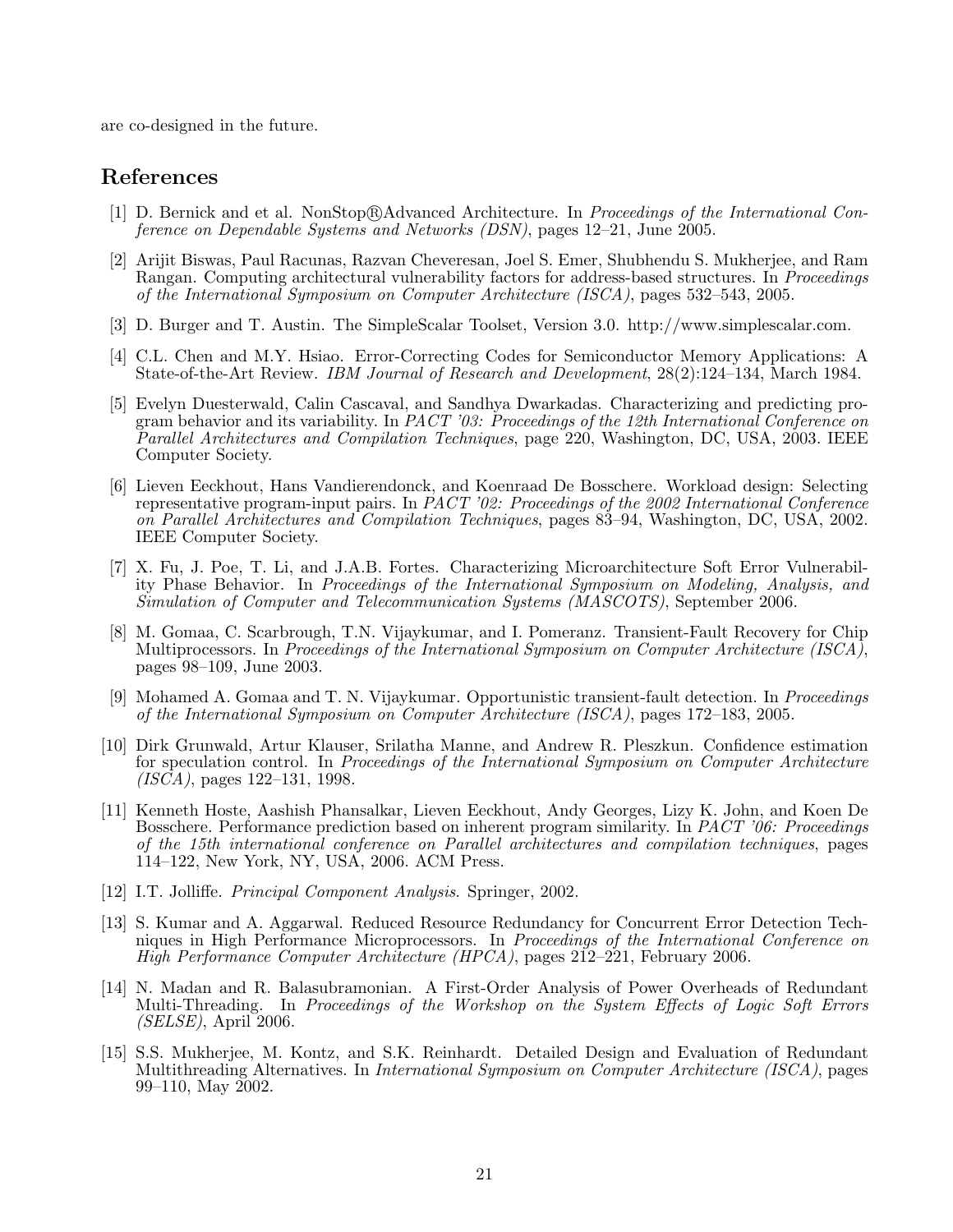- [16] S.S. Mukherjee, C. Weaver, J. Emer, S.K. Reinhardt, and T. Austin. A Systematic Methodology to Compute the Architectural Vulnerability Factors for a High-Performance Microprocessor. In Proceedings of the International Symposium on Microarchitecture (MICRO), pages 29–40, December 2003.
- [17] Multiple SimPoints. http://www.cse.ucsd.edu/˜calder/simpoint/multiple-standard-simpoints.htm.
- [18] A. Parashar, S. Gurumurthi, and A. Sivasubramaniam. A Complexity-Effective Approach to ALU Bandwidth Enhancement for Instruction-Level Temporal Redundancy. In Proceedings of the International Symposium on Computer Architecture (ISCA), pages 376–386, June 2004.
- [19] A. Parashar, S. Gurumurthi, and A. Sivasubramaniam. SlicK: Slice-based Locality Exploitation for Efficient Redundant Multithreading. In Proceedings of the International Conference on Architectural Support for Programming Languages and Operating Systems (ASPLOS), pages 95–105, October 2006.
- [20] M.W. Rashid, E. Tan, M. Huang, and D. Albonesi. Exploiting Coarse-Grained Verification Parallelism for Power-Efficient Fault Tolerance. In Proceedings of the International Conference on Parallel Architectures and Compilation Techniques (PACT), pages 315–325, September 2005.
- [21] V.K. Reddy, S. Parthasarathy, and E. Rotenberg. Understanding Prediction-Based Partial Redundant Threading for Low-Overhead, High-Coverage Fault Tolerance. In *Proceedings of the Inter*national Conference on Architectural Support for Programming Languages and Operating Systems (ASPLOS), pages 83–94, October 2006.
- [22] S.K. Reinhardt and S.S. Mukherjee. Transient Fault Detection via Simultaneous Multithreading. In Proceedings of the International Symposium on Computer Architecture (ISCA), pages 25–36, June 2000.
- [23] G.A. Reis, J. Chang, N. Vachharajani, R. Rangan, and D.I. August. SWIFT: Software Implemented Fault Tolerance. In Proceedings of the International Symposium on Code Generation and Optimization (CGO), March 2005.
- [24] G.A. Reis, J. Chang, N. Vachharajani, R. Rangan, D.I. August, and S.S. Mukherjee. Design and Evaluation of Hybrid Fault-Detection Systems. In Proceedings of the International Symposium on Computer Architecture (ISCA), June 2005.
- [25] E. Rotenberg. AR-SMT: A Microarchitectural Approach to Fault Tolerance in Microprocessors. In Proceedings of the International Symposium on Fault-Tolerant Computing (FTCS), pages 84–91, June 1999.
- [26] Jeremy Sheaffer, David Luebke, and Kevin Skadron. The visual vulnerability spectrum: Characterizing architectural vulnerability for graphics hardware. In Proceedings of the 2006 Graphics Hardware Workshop, 2006.
- [27] T. Sherwood, E. Perelman, G. Hamerly, and B. Calder. Automatically Characterizing Large Scale Program Behavior. In Proceedings of the International Conference on Architectural Support for Programming Languages and Operating Systems (ASPLOS), October 2002.
- [28] P. Shivakumar, M. Kistler, S. Keckler, D. Burger, and L. Alvisi. Modeling the Effect of Technology Trends on Soft Error Rate of Combinational Logic. In Proceedings of the International Conference on Dependable Systems and Networks (DSN), June 2002.
- [29] Timothy J. Slegel, Robert M. Averill III, Mark A. Check, Bruce C. Giamei, Barry W. Krumm, Christopher A. Krygowski, Wen H. Li, John S. Liptay, John D. MacDougall, Thomas J. McPherson, Jennifer A. Navarro, Eric M. Schwarz, Kevin Shum, and Charles F. Webb. Ibm's s/390 g5 microprocessor design. IEEE Micro, 19(2):12–23, 1999.
- [30] J.C. Smolens, B.T. Gold, J. Kim, B. Falsafi, J.C. Hoe, and A.G. Nowatzyk. Fingerprinting: Bounding Soft-Error Detection Latency and Bandwidth. In Proceedings of the International Conference on Architectural Support for Programming Languages and Operating Systems (ASPLOS), pages 224–234, October 2004.